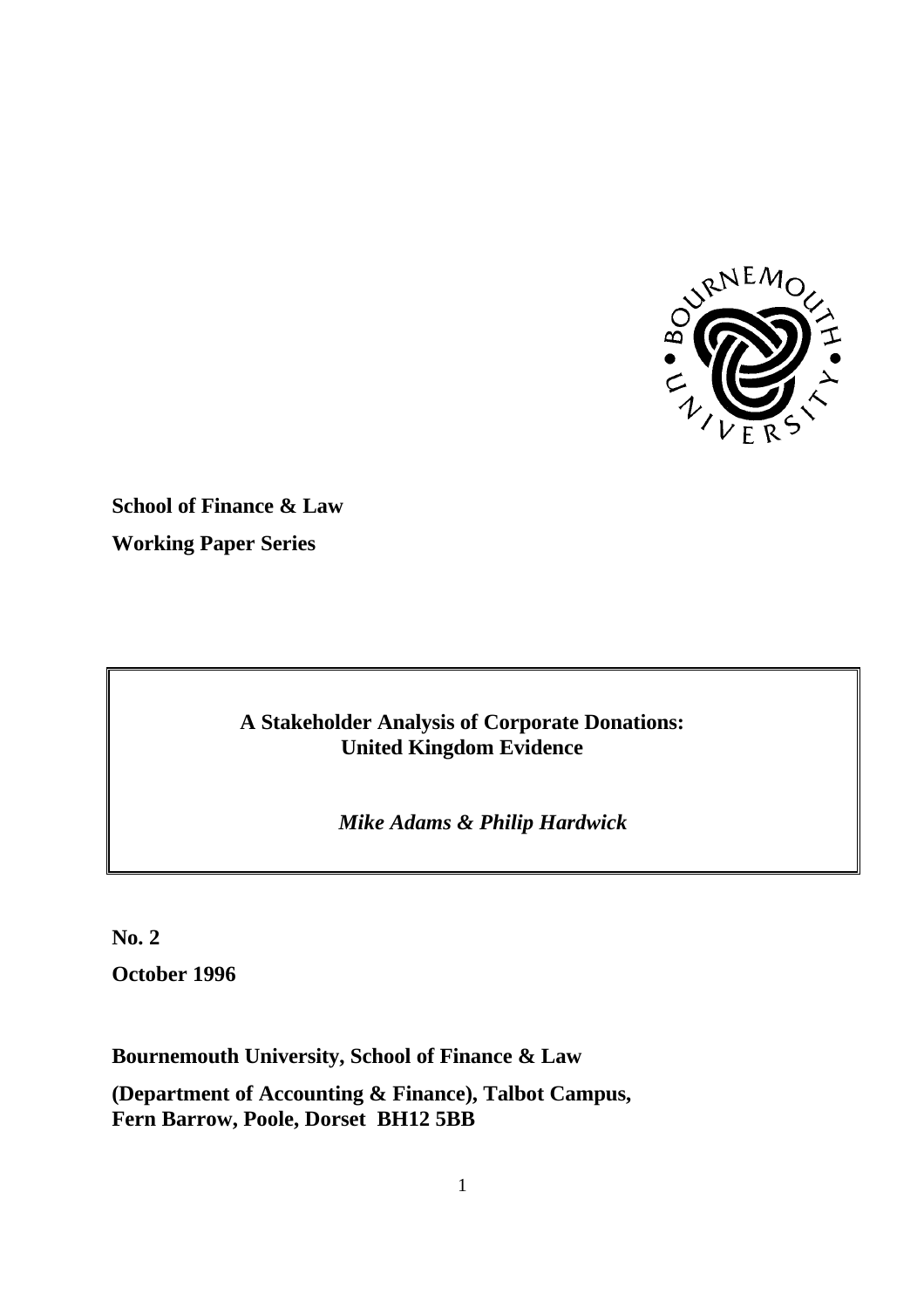Published 1996 by the School of Finance and Law, Bournemouth University, Talbot Campus, Fern Barrow, Poole, Dorset, BH12 5BB.

For further details contact:

#### **Philip Hardwick**

School of Finance & Law Bournemouth University Fern Barrow Poole, BH12 5BB United Kingdom

Tel: (00)-1202-595199 Fax: (00)-1202-595261 Email: phardwic@bournemouth.ac.uk

## **Mike Adams**

Department of Accounting & Finance University of Glasgow 65-71, Southpark Avenue Glasgow, G12 8LE United Kingdom

Tel: (00)-0141-330-5572 Fax: (00)-0141-330-4442 Email: M.B.Adams@accfin.gla.ac.uk

Copyright is held by the individual authors.

ISBN 1-85899-015-7.

A catalogue record for this publication is available from the British Library.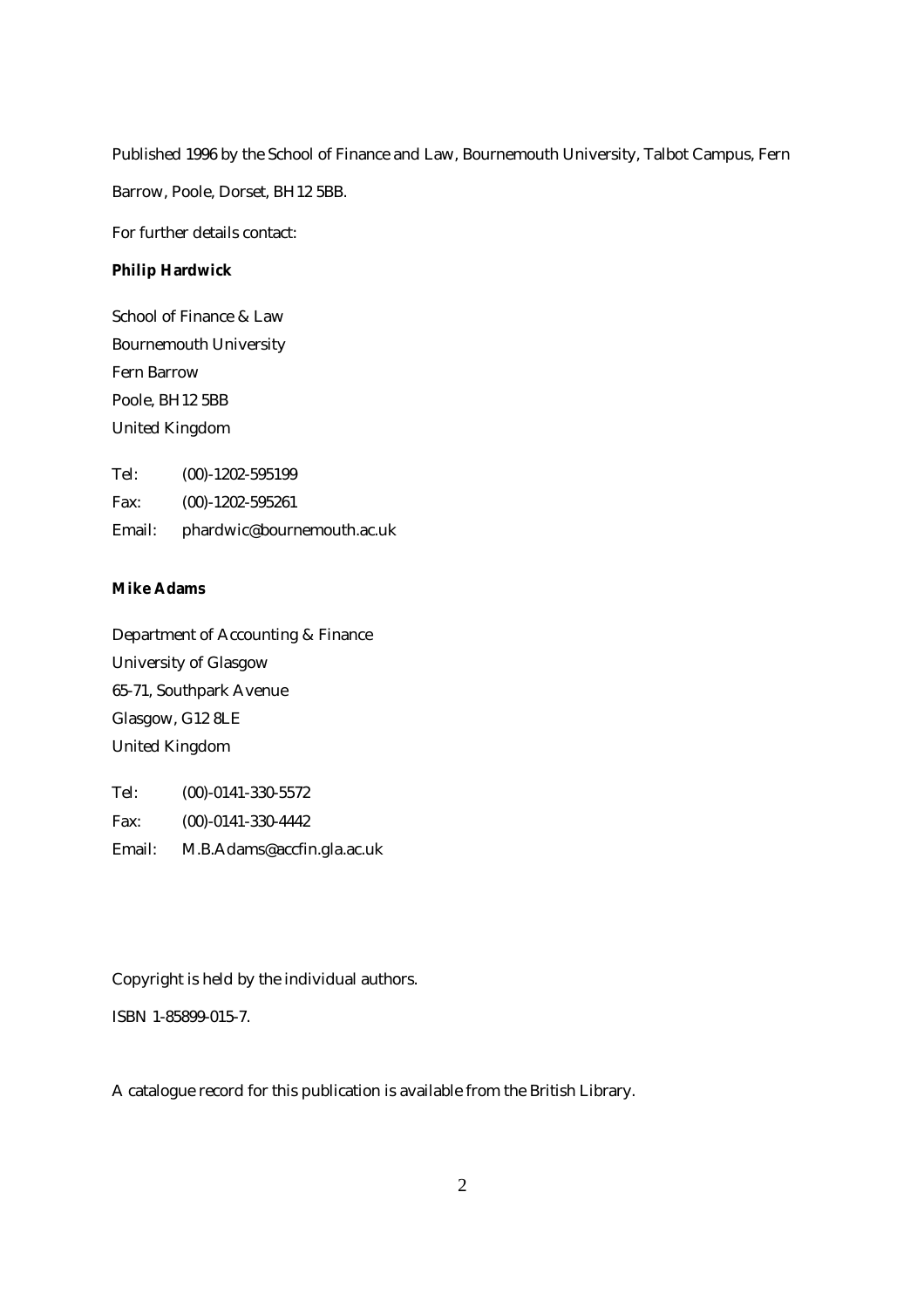### ABSTRACT

Drawing a framework from stakeholder theory, this study uses 1994 data drawn from 100 United Kingdom listed companies to test empirically whether the level of discretionary donations made by companies to charitable, social and political causes is related to four company-specific factors, namely leverage, company size, profitability and ownership structure. Consistent with our hypotheses, the results indicate that the decision to contribute funds to charities and other bodies is positively related to company size and profitability and negatively related to leverage. However, the study provides no support for the view that there is a link between discretionary donations and a company's ownership structure.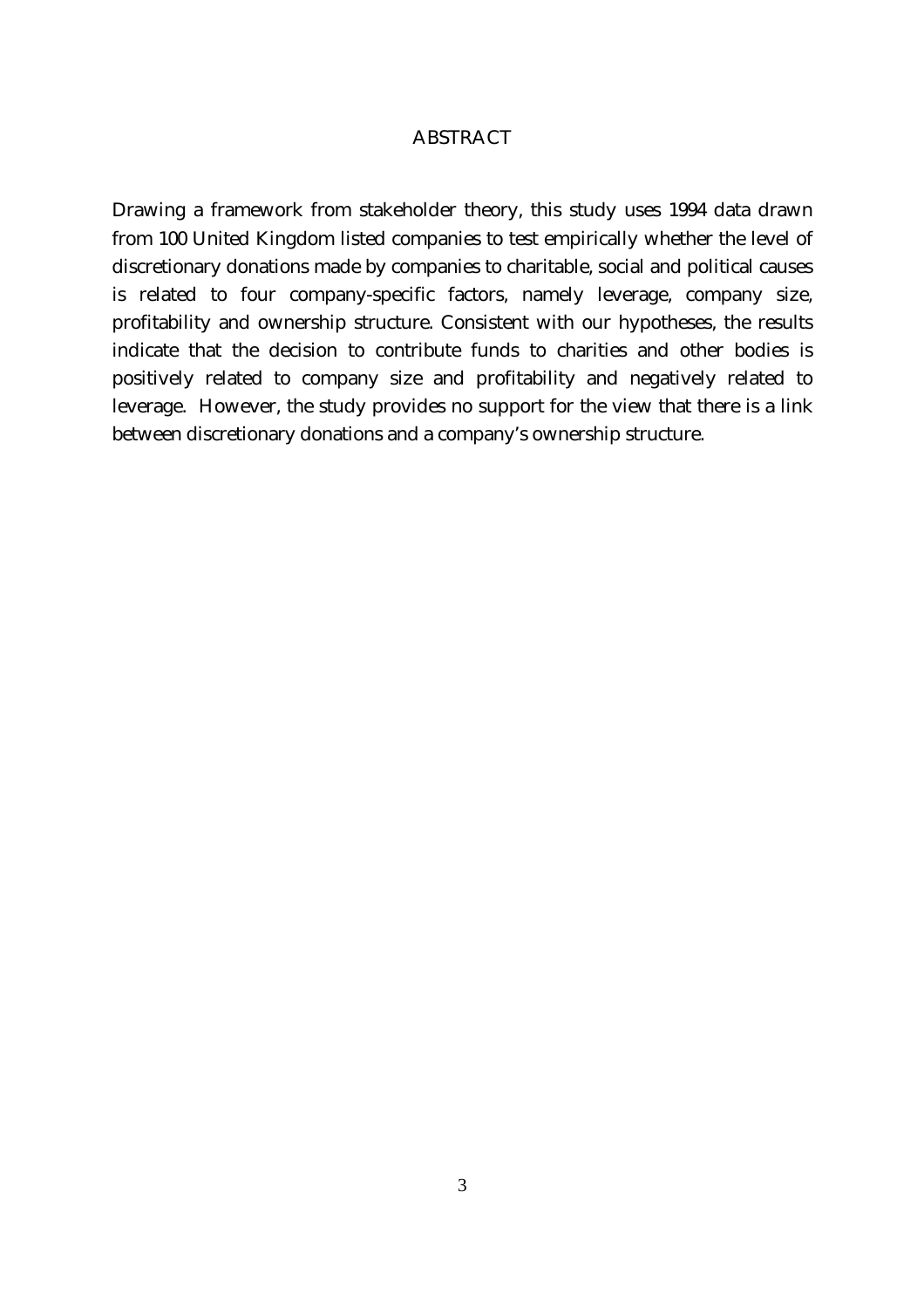# **A STAKEHOLDER ANALYSIS OF CORPORATE DONATIONS: UNITED KINGDOM EVIDENCE**

#### INTRODUCTION

The organisation and management literatures (*e.g.* Anderson, 1986; Mescon and Tilson, 1987; Haley, 1991; Moore, 1995) have long recognised that social responsibility beyond the pursuit of profit and the maximisation of shareholders' interests is an important corporate duty.<sup>1</sup> Social responsibility frequently involves companies in using discretionary funds to benefit charitable causes, promote community projects and support political parties (Cowton, 1986, 1987; McGuire, Sundren and Schneeweis, 1988; Navarro, 1988; Haley, 1991; Hart, 1993). Hart (1993, p. 16) considers that philanthropic behaviour by companies is often controversial because " . . . it is not clear that [donations] . . . are made with the consent of the firm's owners, or whether they are a form of self-aggrandizing or self-promoting behaviour by management . . . ". Navarro (1988, p. 66) expresses a similar view and contends that companies may give to charities and other groups such as political parties ". . . for reasons other than profit maximization, such as to satisfy the goals of shirking managers rather than those of shareholders . . .". Cowton (1987, p. 553) adds that ". . . the growth of the debate on the social responsibilities of business and discussions of the appropriate size and role of government-funded welfare has heightened the significance of, and interest in, companies' support of charitable activity". Therefore, what motivates managers in companies to make discretionary donations is an empirical question of some importance. Drawing a framework from stakeholder theory, this study uses 1994 data drawn from 100 United Kingdom (UK) listed companies to test empirically whether the level of corporate donations is related to company-specific characteristics, namely leverage, firm size, profitability and ownership structure.

Four motives underpin this study. First, linkages between the level of donations and company-specific characteristics such as leverage and firm size, could help stakeholders like shareholders, creditors and customers, to make better informed business decisions. For example, companies which make substantial contributions to charities and other social causes are likely to promote a socially responsible public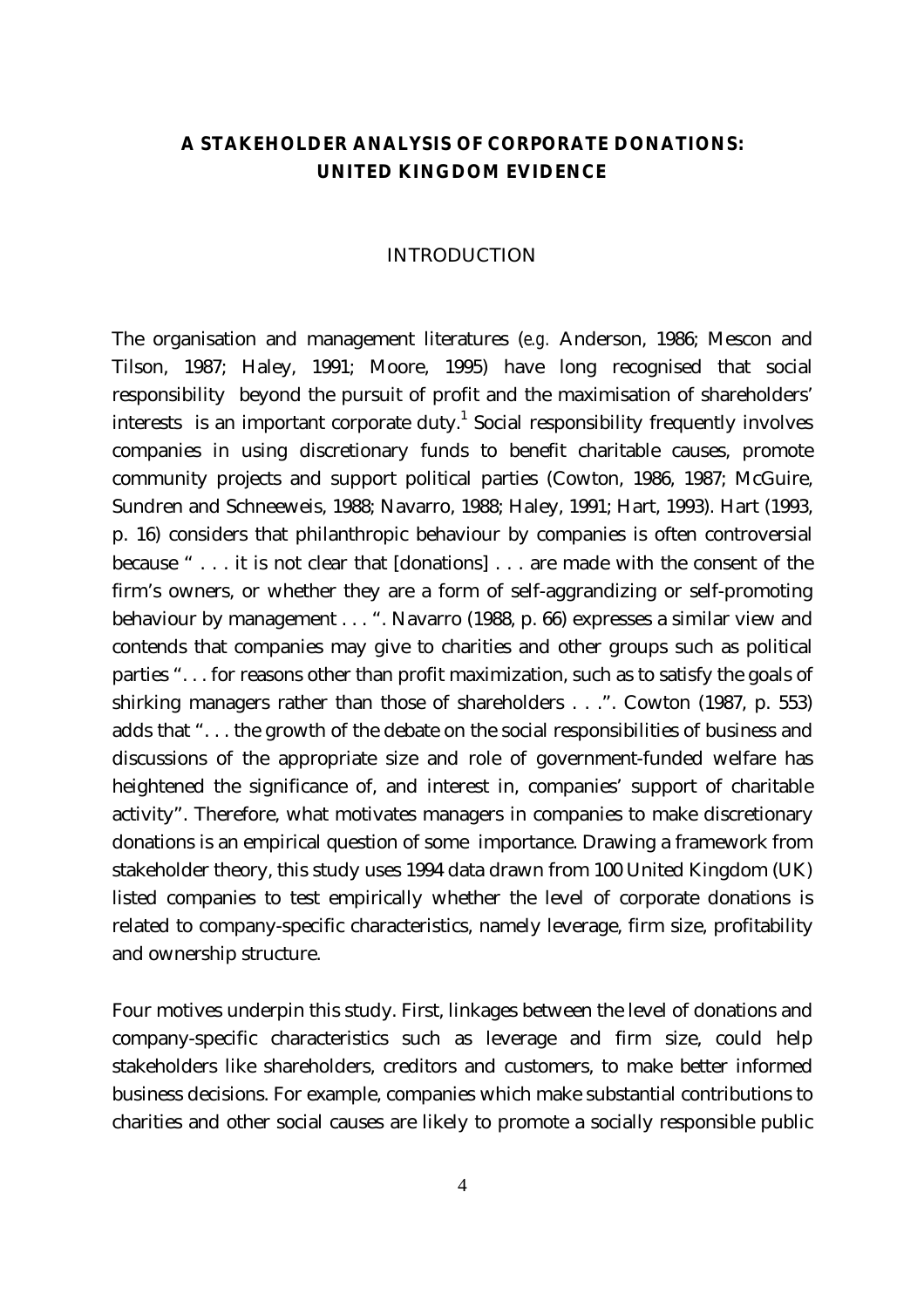image which could extend to other aspects of business practice, such as the maintenance of high standards of product quality and customer care. Second, the study could have important policy implications. For instance, a high level of corporate donations to social causes could signal to government bodies that managers are sincere in the dealings with their stakeholders, thus obviating the need for costly regulations (*e.g.* with regard to customer care) to be imposed. Third, our results could contribute insights into the strategic management function of companies. For example, the decision to contribute funds to charities and community projects could indicate that managers are seeking to improve customer and/or investor goodwill as part of a longer-term corporate strategy. The development of goodwill amongst various stakeholders could enable companies to broaden their strategic options in the future. Fourth, we believe that empirical evidence obtained in this study could provide a yardstick against which the results of future research into the motives for corporate donations in both the UK and elsewhere can be evaluated.

Our results indicate that the corporate decision to contribute discretionary funds to charities and other bodies is positively related to company size and profitability and negatively related to leverage. However, we find no support for the view that there is a link between discretionary donations and a company's ownership structure. Finally, we find no statistically significant industry effects, and we find no significant link between discretionary donations and the nationality of the companies in the sample.

The remainder of our paper is organised as follows. The next section provides background information on the nature and scale of corporate donations in the UK, while the third section introduces stakeholder theory and puts forward four hypotheses to facilitate empirical testing. The research design, including the sources of data, the statistical model and the variables used are then described. The fifth section discusses the empirical results and conclusions are made in the final part of the paper.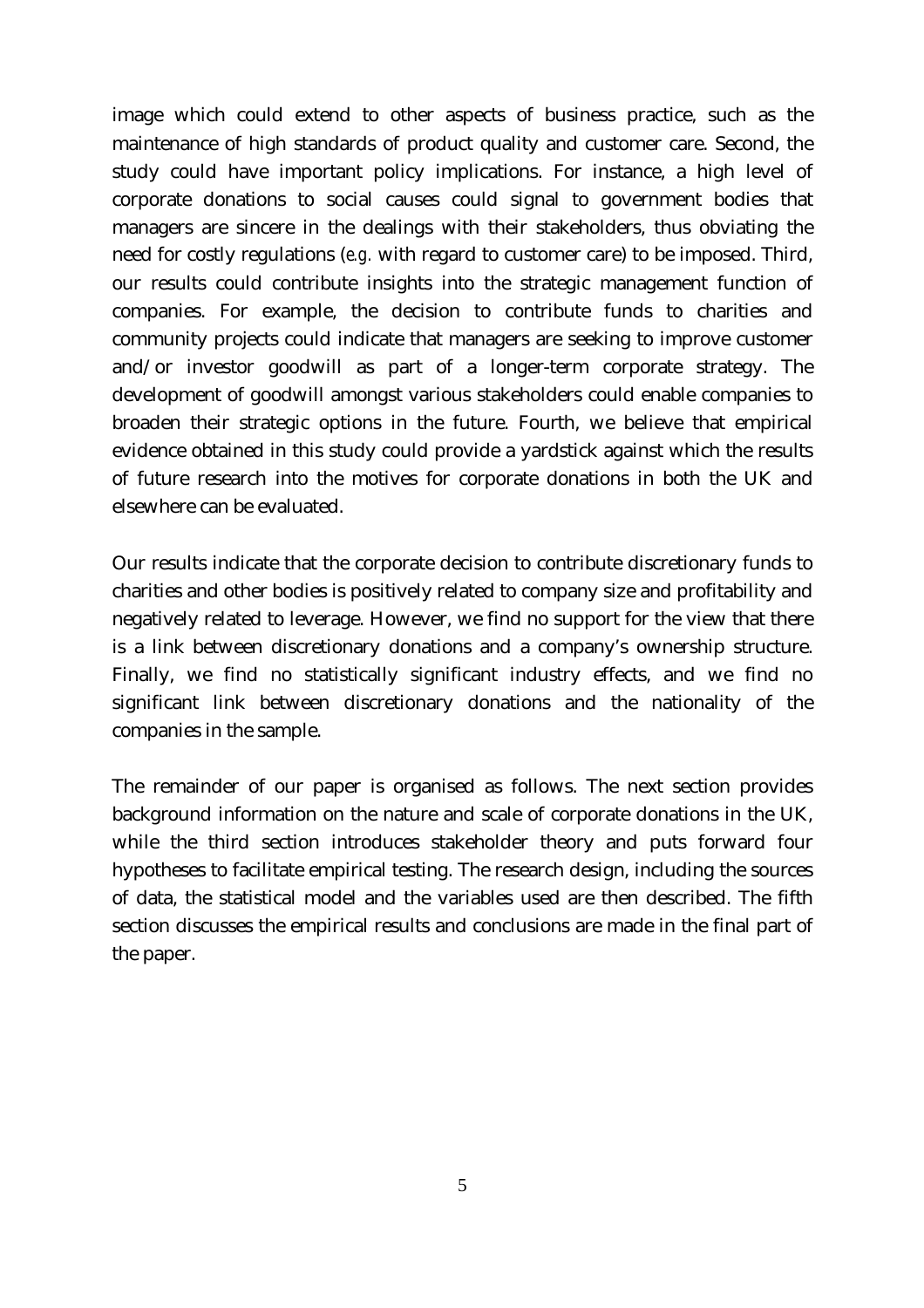#### DISCRETIONARY DONATIONS BY THE UK CORPORATE SECTOR

Section 234 (3) and Schedule 7 (paragraphs. 3 and 4) of the UK's *Companies Act 1985* require companies to disclose contributions of over £200 to charities and political bodies in the directors' report which accompanies the published annual accounts. Under the 1985 Act, recipients of political donations must be disclosed and the sum stated, but no such disclosures are required with regard to charitable donations or contributions to other social causes. The *Finance Act 1986* liberalised the taxation rules concerning discretionary corporate donations allowing qualifying payments to be treated as an allowable charge on income for the purposes of tax relief (Cowton, 1987). Cowton (1989) further contends that the statutory obligation for UK-based companies to report discretionary donations developed out of a political concern that such disclosure was not only in the general public interest, but also information which shareholders and prospective investors would find useful in making economic judgements.

In the financial year 1992-1993, the value of charitable donations made by UK listed companies amounted to approximately £151 million, with declared community sponsorships amounting to an additional £248 million (Casson, 1993). In aggregate, this figure represents about £399 million or 0.74 per cent of annual pre-taxable profits of UK listed companies. As a proportion of annual pre-taxable profits, it would appear that the current rate of charitable and community contributions made by UK companies has grown steadily over the last twenty years or so (*e.g.* see Cowton 1987) and their relative contribution rate is approaching that of companies operating in other developed economies such as the United States (US) (Anderson, 1986)<sup>2</sup>. Therefore, as Moore (1995, p. 171) observes, UK companies " $\dots$  are making an important contribution to the well-being of communities throughout the country . . . and that this is now a normal and expected part of business activity ".

From a survey of 79 of the largest *Times 1000* UK companies carried out in 1985, Cowton (1986, 1987) noted that industrial and financial institutions were split evenly among the 10 biggest sponsors of charitable and community projects corporate donations, although overall industrial concerns contributed nearly 80 per cent of total donations (1985 =  $£119$  million). The main reason for making charitable donations cited by 48 (61 per cent) of the executives surveyed was to promote a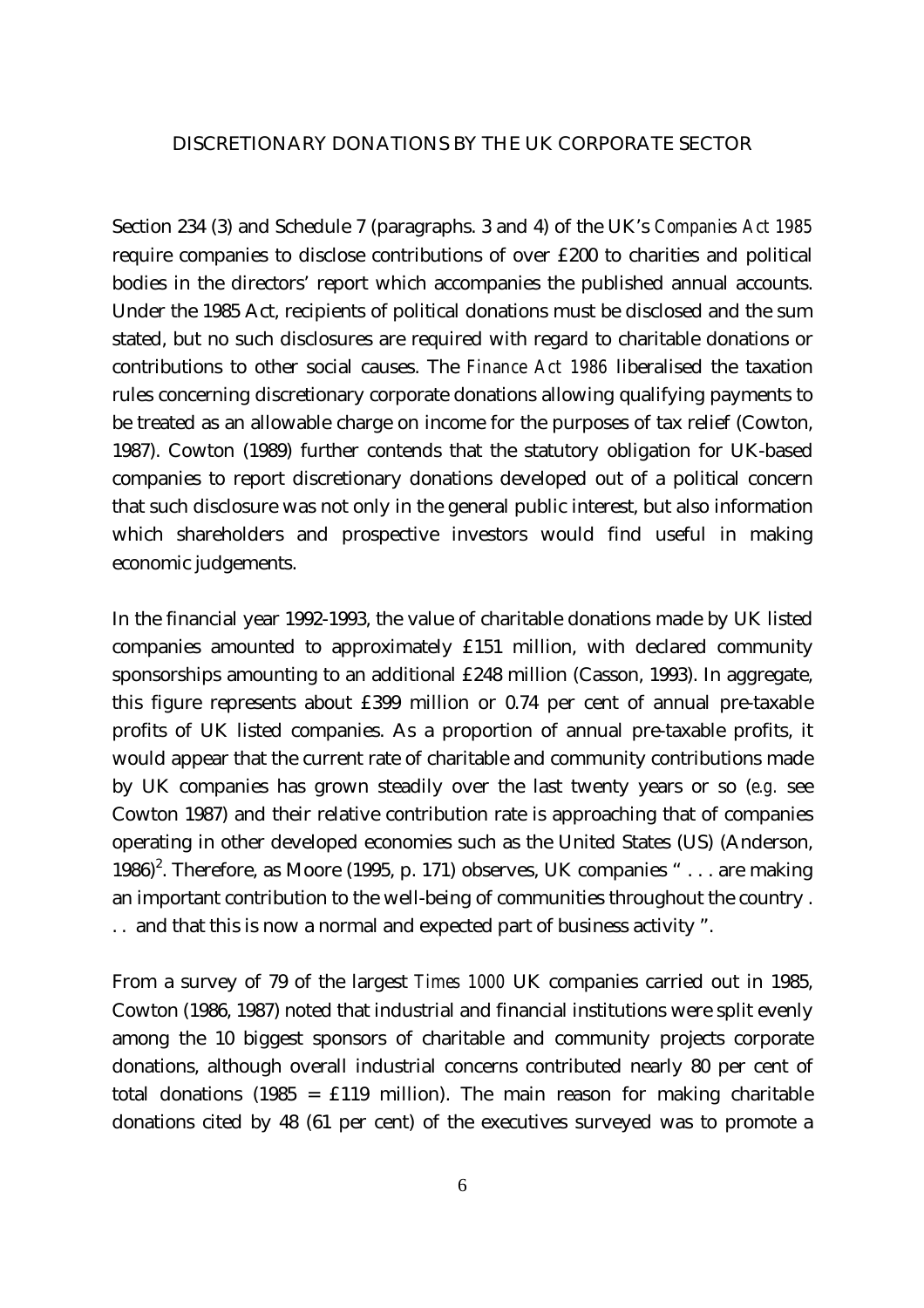more prominent socially responsible public image for the company. However, the survey results indicated that executives rarely monitored the use and effectiveness to which their contributions were put.

In contrast to charitable contributions, detailed information regarding donations made by UK companies to political parties are difficult to come by (Pinto-Duschinsky, 1985; Fisher, 1994). However, Fisher (1994) reports that for 1992-93, 242 of the top 4,000 UK companies (*i.e.* approximately 6 per cent of the total) gave £4.3 million to political parties, of which approximately 95 per cent went to the Conservative Party. Surprisingly, little research has documented or analysed the motives for political donations, though intuitively, several economic and sociopolitical explanations could help to explain such behaviour. For example, companies may make political donations as part of the commercial strategy of avoiding the increased regulatory costs of an interventionist party. Alternatively, companies may wish to promote a more 'socially acceptable' image by contributing to the costs of democracy. The degree to which stakeholder theory contributes insights into the motives for discretionary corporate donations is examined below.

#### HYPOTHESES DEVELOPMENT

Stakeholder theory postulates that various constituencies - including shareholders, creditors, managers, employees, customers, government and the general public have legitimate claims on the modern corporation (Freeman, 1984). Legitimacy is established either through explicit contractual obligations (*e.g.* remuneration packages) or by unwritten implicit arrangements (*e.g.* a fiduciary duty to treat the work-force fairly). The major strategic objective of corporate management is thus to balance the conflicting claims (both explicit and implicit) of the various stakeholders (Roberts, 1992). In this regard, Hill and Jones (1992) consider stakeholder theory to be a generalised form of agency theory - a mode of analysis which has emerged as the dominant paradigm in the financial economics literature.

Proponents of stakeholder theory (*e.g.* Ullmann, 1985; Cornell and Shapiro, 1987; Hill and Jones, 1992; Roberts, 1992) contend that stakeholder theory provides a viable framework within which to examine management strategy, including the motives for socially responsible activities. For example, stakeholder theory explicitly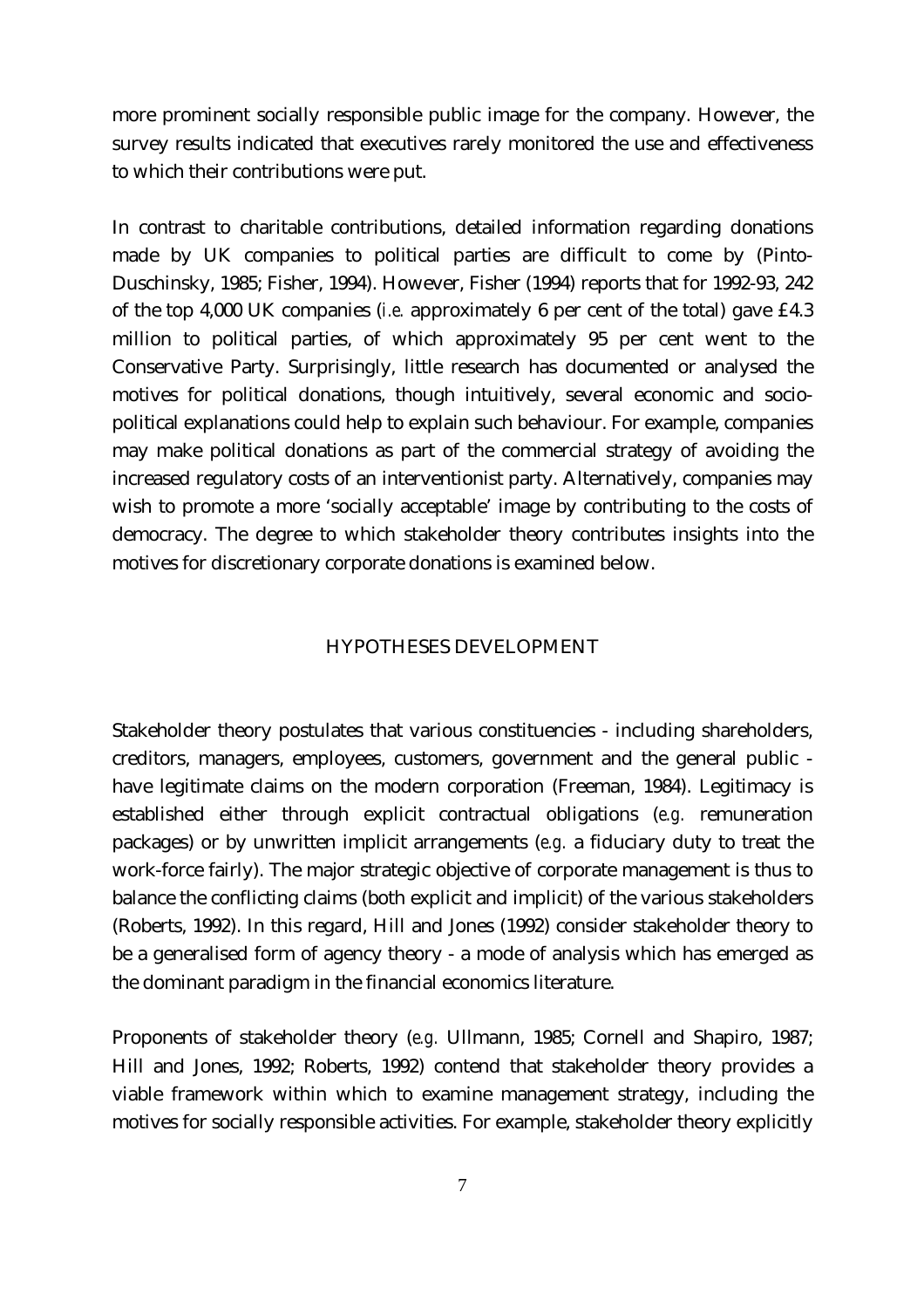acknowledges that the government and general public contribute resources and facilities (*e.g.* government inducements, infrastructure, educated workforce and so on) so that companies can operate effectively and that in return external stakeholders, at least implicitly, expect some payback in the form of financial support for social causes. As a result, we consider that stakeholder theory has intuitive appeal in providing insights into why companies might make discretionary payments to support charitable and other social activities. In the remainder of this section we therefore put forward four testable hypotheses derived from stakeholder theory regarding the linkages between the level of donations and the characteristics of UK listed companies.

#### *Leverage*

In the agency theory literature, high corporate leverage is frequently associated with increased contracting costs. For example, debt contracts could impose liquidity tests, unscheduled audits, investment restrictions and sinking-fund requirements, in addition to establishing the pre-emptive claims of debtholders in the event of bankruptcy (Booth, 1992). As mentioned earlier, stakeholder theory holds that companies must not only satisfy the explicit contractual rights of parties such as debtholders to receive a satisfactory return on their capital, but also fulfill the implicit claims of other constituencies such as the government and local community to avoid financial risks (*e.g.* bankruptcy). For instance, Cornell and Shapiro (1987) argue that it is in the interest of implicit claimants to minimise the risk of corporate financial distress because they are likely to incur costs (*e.g.* with respect to job losses) in the event of bankruptcy. McGuire *et al.* (1988, p. 856) also contend that " . . . to the degree that a firm has high social responsibility . . . it may also have a low percentage of total debt to total assets . . .". In other words, a low level of corporate leverage (hence low contracting costs) could ensure that owners and their managers continue to satisfy the implicit claims of external constituencies by means of charitable and other contributions. Barton, Hill and Sundaram (1989) also furnish empirical evidence from US companies to suggest that cross-sectional variations in corporate social responsibility can be explained by differences in capital structure. Therefore, our first hypothesis is:

# *Hypothesis 1: Ceteris paribus, lowly leveraged companies will make larger donations than highly leveraged companies.*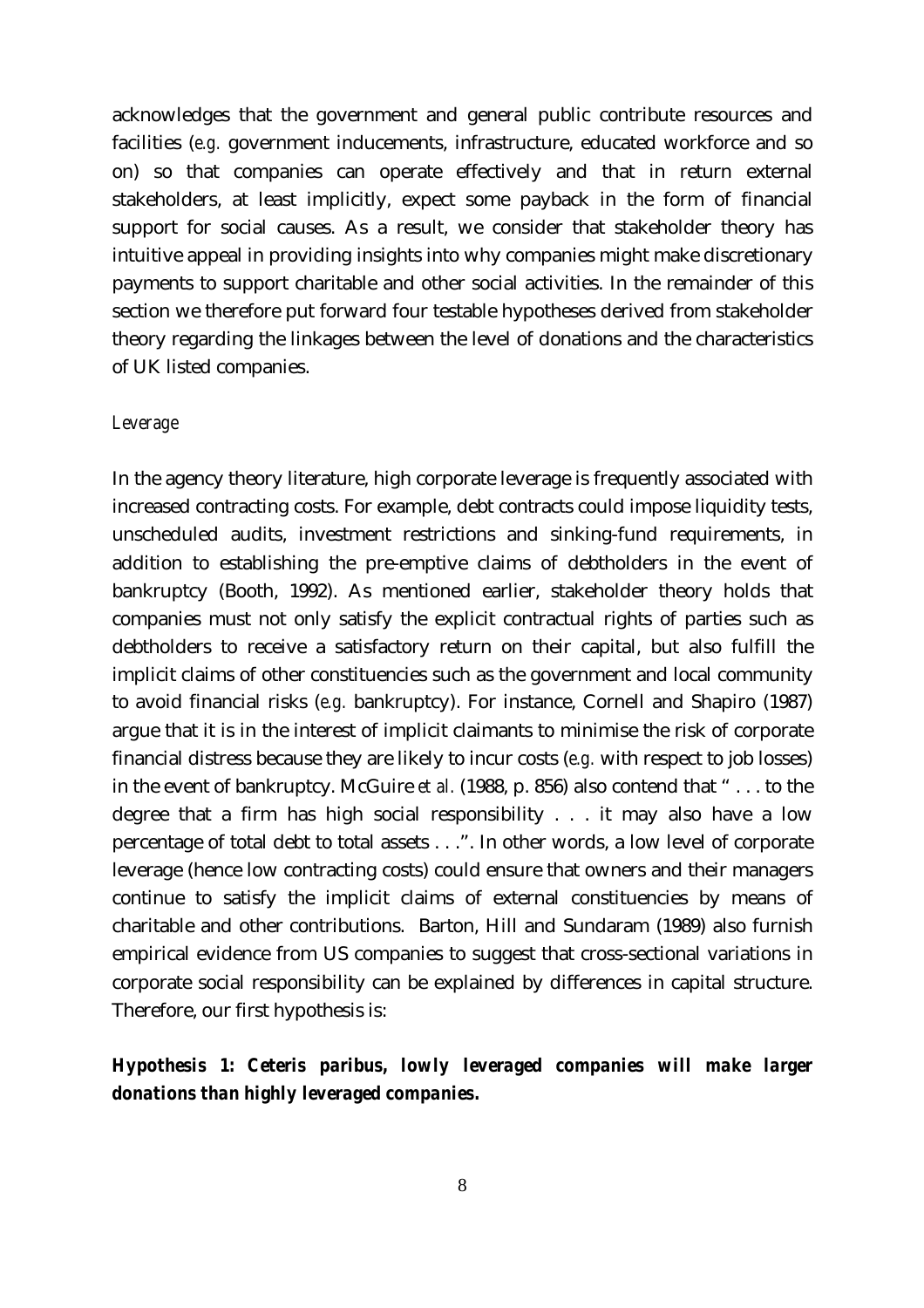## *Company Size*

Ball and Foster (1982) maintain that company size is a comprehensive variable which can proxy for several corporate characteristics, including economies of scale in production and competitive advantage. Nonetheless, Roberts (1992) reports that company size is an important correlate of political exposure and as a result, it is likely to reflect the level of corporate social responsibility activity. He reasons that corporate size would be positively related to socially responsible activities because large companies are more likely than small companies to be subject to scrutiny from the general public and government bodies. Cowen, Ferreri and Parker (1987) share this view when they argue that compared with small companies, larger companies are likely to have more stakeholders interested in corporate social activities. Watts and Zimmerman (1978) and Belkaoui and Karpik (1988), among others, also argue that large companies are more likely than small companies to be politically visible. As a result, large companies could increase discretionary donations to charities, the local community and other bodies, in order to mitigate the risk that government agencies might impose additional costs (e.g., higher taxation and regulatory compliance costs) on them if they do not act in a socially responsible manner. Therefore, the second hypothesis is:

# *Hypothesis 2: Ceteris paribus, large companies will make larger donations than small companies.*

#### *Profitability*

Ullmann (1985), McGuire *et al.* (1988), and Roberts (1992), among others, argue that financial performance could influence corporate social behaviour. For example, McGuire *et al*. (1988, p. 857) contend that contributions to charities and other causes " . . . may be especially sensitive to the existence of slack resources . . . [and that] less profitable firms may be less willing to undertake socially responsible actions." In a similar vein, Roberts (1992, p. 599) states that "... economic performance directly affects the financial capability to institute social responsibility programs. Therefore, . . . the better the economic performance of a company, the greater its social responsibility activity . . .". The positive linkage between profitability and corporate social responsibility has also been acknowledged by Alexander and Buchholz (1978, p. 479) when they state that " . . . socially aware and concerned management will also possess the requisite skills to run a superior company in the traditional sense of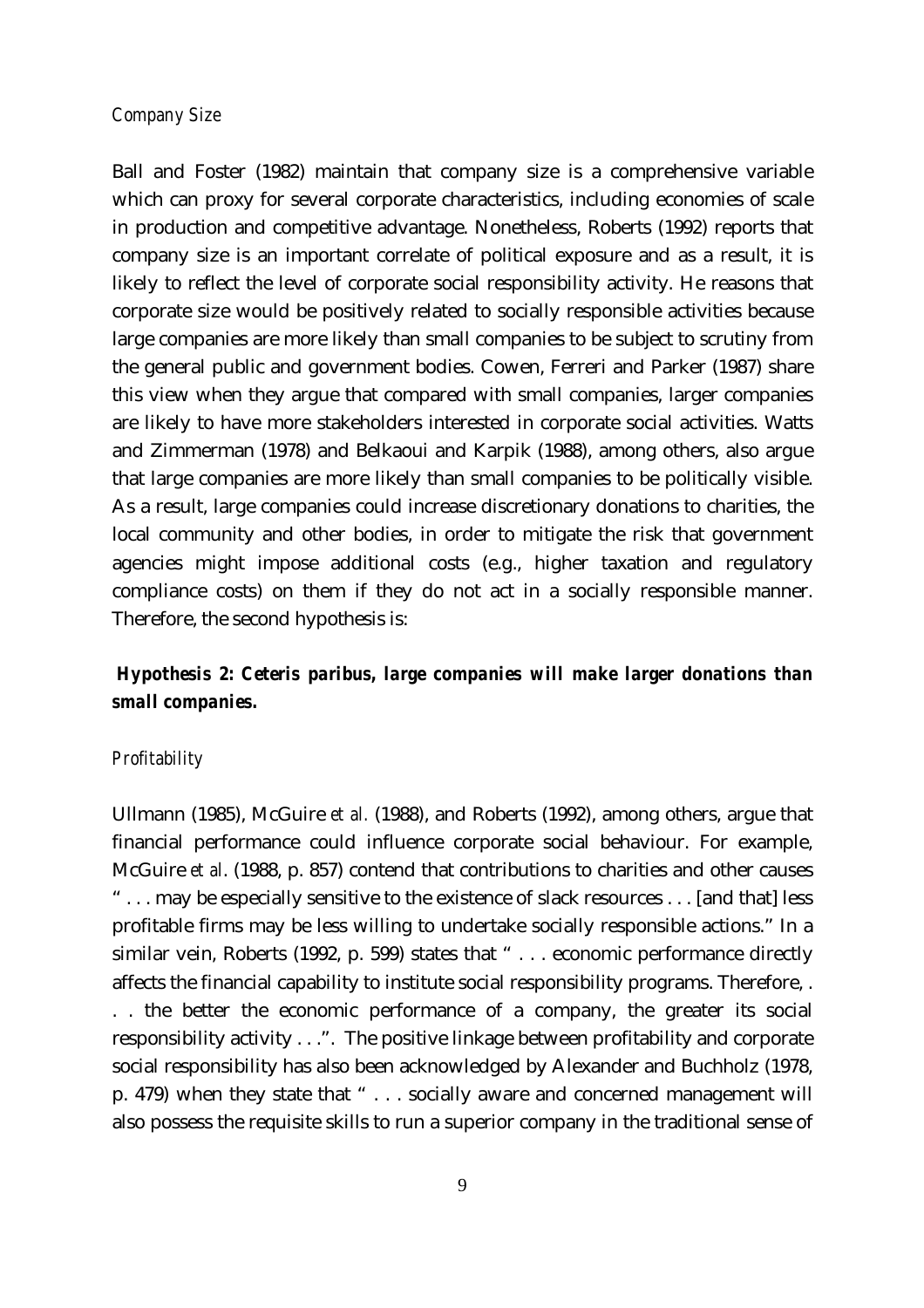financial performance, thus making its firm an attractive investment . . .". Therefore, it seems reasonable to conclude that profitable companies are likely to have the discretionary funds to commit to charitable and other programmes whereas companies with poor financial performance are likely to restrict managerial discretion over social responsibility expenditures. Indeed, Cochran and Wood (1984) provide empirical evidence from the US corporate sector supporting the notion of a direct relationship between the level of company donations and profitability. Consequently, our third hypothesis is:

## *Hypothesis 3: Ceteris paribus, profitable companies will make larger donations than less profitable companies.*

#### *Ownership Structure*

In companies with widely dispersed shareholdings, managers are likely to have considerable discretion over operational decisions compared with their counterparts in entities with a more concentrated ownership structure (Grossman and Hart, 1980). Therefore, other things being equal, the less concentrated the ownership structure of companies the more discretion managers are likely to have to make donations. Haley (1991) suggests that greater discretion to make charitable and other donations could help managers to increase their own prestige in the local community and thereby enhance the value of their reputational capital in the internal and external labour markets. However, Navarro (1988) contends that socially responsible managerial behaviour could be made at the expense of maximising shareholders' wealth. In contrast, managers in companies with concentrated ownership would be subject to close monitoring and control by shareholders and thus be less likely to make discretionary donations without their knowledge and consent. Hart (1993) also considers that in closely-held companies managers who do not act in accordance with shareholders' interests with regard to the making of discretionary payments could also be subject to *ex-post* litigation.

Conversely, Ullmann (1985) argues that dispersed corporate ownership heightens the pressure for managers to engage in socially responsible activities such as making charitable donations for other reasons. For example, Ullmann(1985) suggests that the more diffuse the ownership structure of companies, the greater is the possibility that there will be shareholders (*e.g.* ethical investors, religious and civic pension funds) who could have an interest in promoting a socially responsible corporate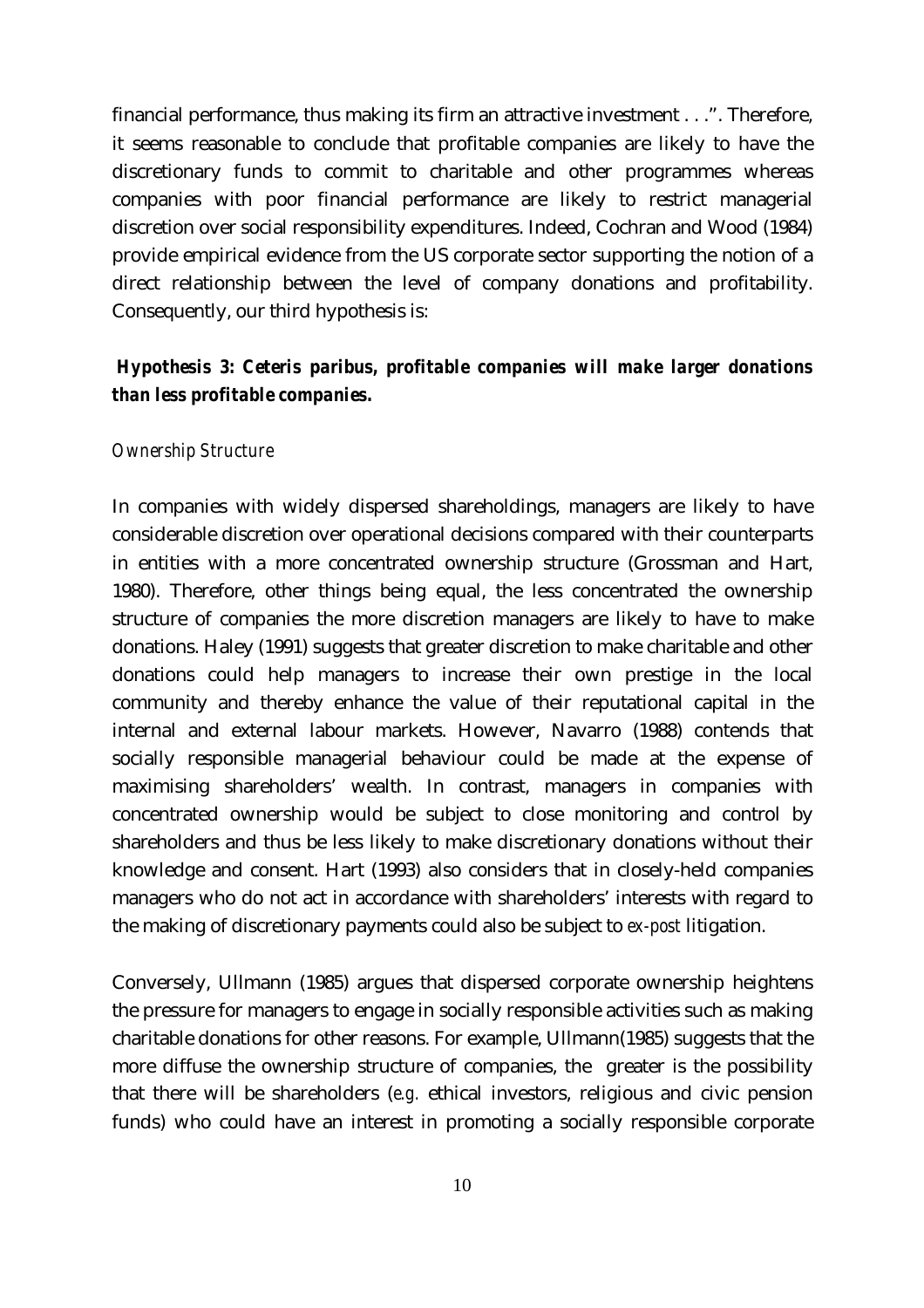image. Hart (1993) also argues that as corporate donations to charities and other groups benefit all shareholders, it is likely to be more cost-effective to give to social projects as a company expense rather than rely on individual shareholders to contribute out of their dividends. This is because some shareholders may attempt to free-ride on the social contributions made by others. As a result, our fourth hypothesis is:

*Hypothesis 4: Ceteris paribus, companies with widely-held shareholdings are likely to make larger donations than companies with a more closely-held ownership structure.*

## RESEARCH DESIGN

To test the four hypotheses, a discretionary donations equation was estimated using measures of leverage, company size, profitability and ownership structure as independent variables. Cross-sectional data were obtained from the published annual reports of a random sample of 100 UK listed companies for the year-ended 1994. This sample represented approximately 5 per cent of total companies quoted on the London Stock Exchange (LSE) at that time. The sample also represented the latest and most complete source of data available at the time the study was carried out in  $1996<sup>3</sup>$ 

The dependent variable (*DON*), representing the level of corporate discretionary donations, is the aggregate of charitable, community and political contributions made by each company during the year  $(fm)$ .

The independent variables are defined as follows:

*Leverage* Leverage is defined as the ratio of total long-term debt at book value plus prior charge capital (*e.g.* preference shares) over the total market value of assets reported at year-end.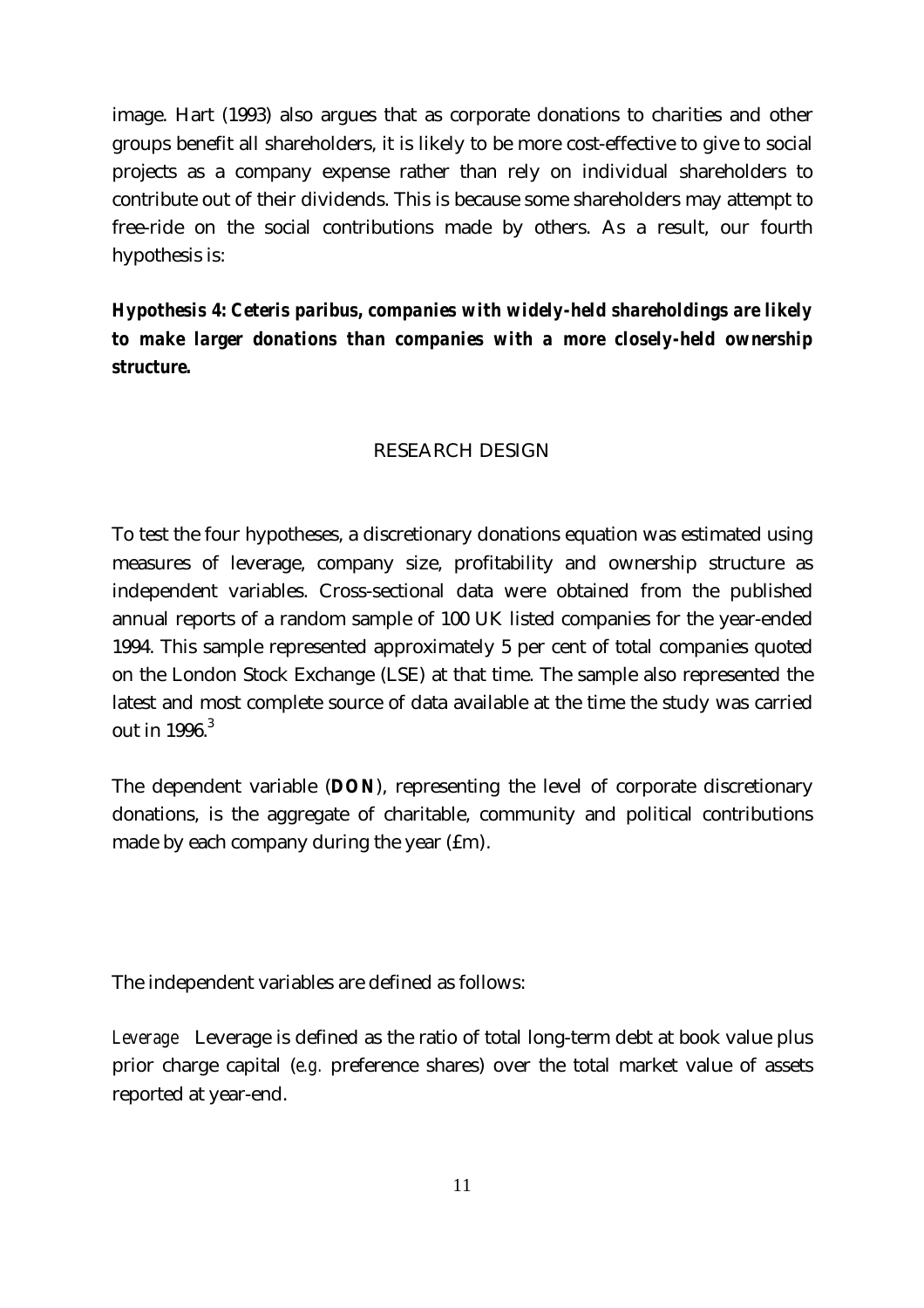*Company Size* Company size is measured as the total market value of assets held at year-end (£m).

*Profitability* Profitability (or financial performance) is measured as the ratio of net profit before interest and taxation to turnover at year-end.

*Ownership Structure* Ownership structure is measured as the proportion of the total number of shares issued held by the top three shareholders.<sup>4</sup>

The model to be estimated can be expressed as follows:

 $ln$ *DON* =  $b_0$  +  $b_1$  *lnLEV* +  $b_2$  *lnSIZE* +  $b_3$  *lnPROF* +  $b_4$  *lnOWN* + *e* 

where *DON* is the level of discretionary donations, *LEV* is leverage, *SIZE* is company size, *PROF* is profitability, *OWN* is ownership structure and e is the disturbance term assumed to have a zero mean and constant variance. All the variables included in the function are expressed in natural logarithms (*ln*): this means that partial derivatives can be interpreted as elasticities and it may help to eliminate heteroscedsticity in the disturbances.

#### RESULTS

### *Descriptive Statistics and Correlation Coefficients*

The means and standard deviations of the variables included in the study *(DON*, *LEV, SIZE, PROF* and *OWN*) are shown in Table 1 for the 100 firms in the sample, classified into four major industrial groups - construction, services/utilities, manufacturing/engineering and others. Table 1 also shows a Pearson correlation coefficient matrix for the natural logarithms of these variables (as included in the regression equation) and variance-inflation factors for the independent variables in the model to test for multicollinearity. Table 1 indicates that the average level of discretionary donations is about £950,000 for all the companies in the sample, but this average varies from £140,000 for companies in the construction industry to ten times that figure for companies in the services/utililities and 'other' industry groups. The manufacturing and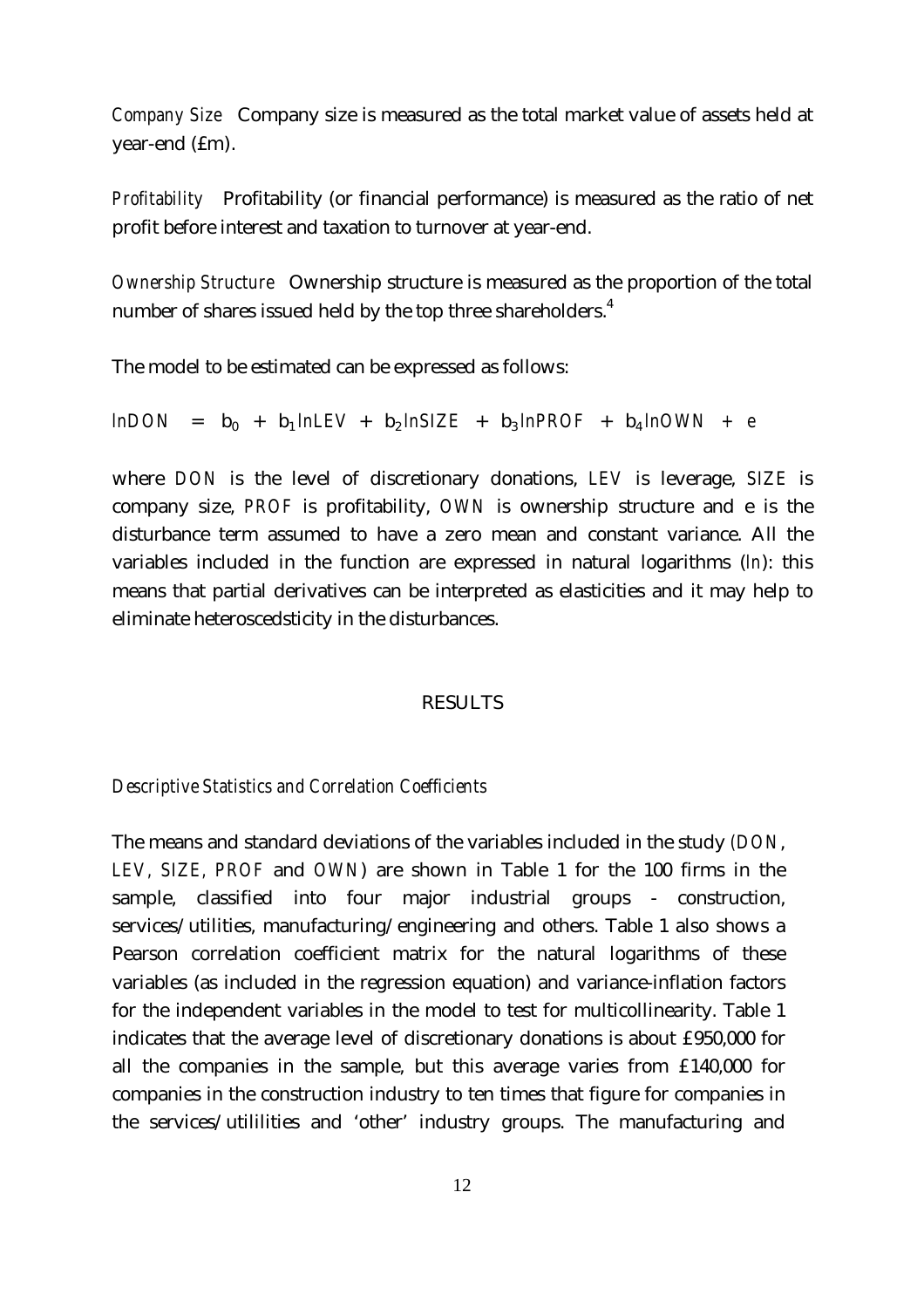engineering companies in the sample contributed average discretionary donations of just over £0.5 million in 1994. The companies in the sample also differ significantly in size across industry groups: the largest companies are in the services/utilities industry group with average assets of over £9.8 billion, while the smallest companies in the sample are in the construction industry where average company assets amount to just over £735 million. It is clear from the standard deviations that there is a good deal of variation in all variables across the sample.

Turning to the correlation coefficients of the logarithms of the variables, we see that, as expected, *lnDON* is positively and significantly correlated with *lnSIZE* and *lnPROF.* There is also evidence of significant negative correlation between *lnDON* and *lnOWN* (contrary to our expectations) and of positive correlation between *lnDON* and *lnLEV* (also contrary to our expectations), but in this case the correlation coefficient is not statistically significant at the five per cent level. The correlation coefficients between pairs of independent variables presented in Table 1 are quite low (all are less than 0.44) and so do not suggest any problems associated with multicollinearity. However, as collinearity can exist between more than two independent variables, variance-inflation factors were computed in the manner recommended by Belsley, Kuh and Welsch (1980). $^5\,$  The results are summarised in the final part of Table 1. Since all of the calculated varianceinflation factors are less than 2, interaction between the independent variables does not appear to be problematic.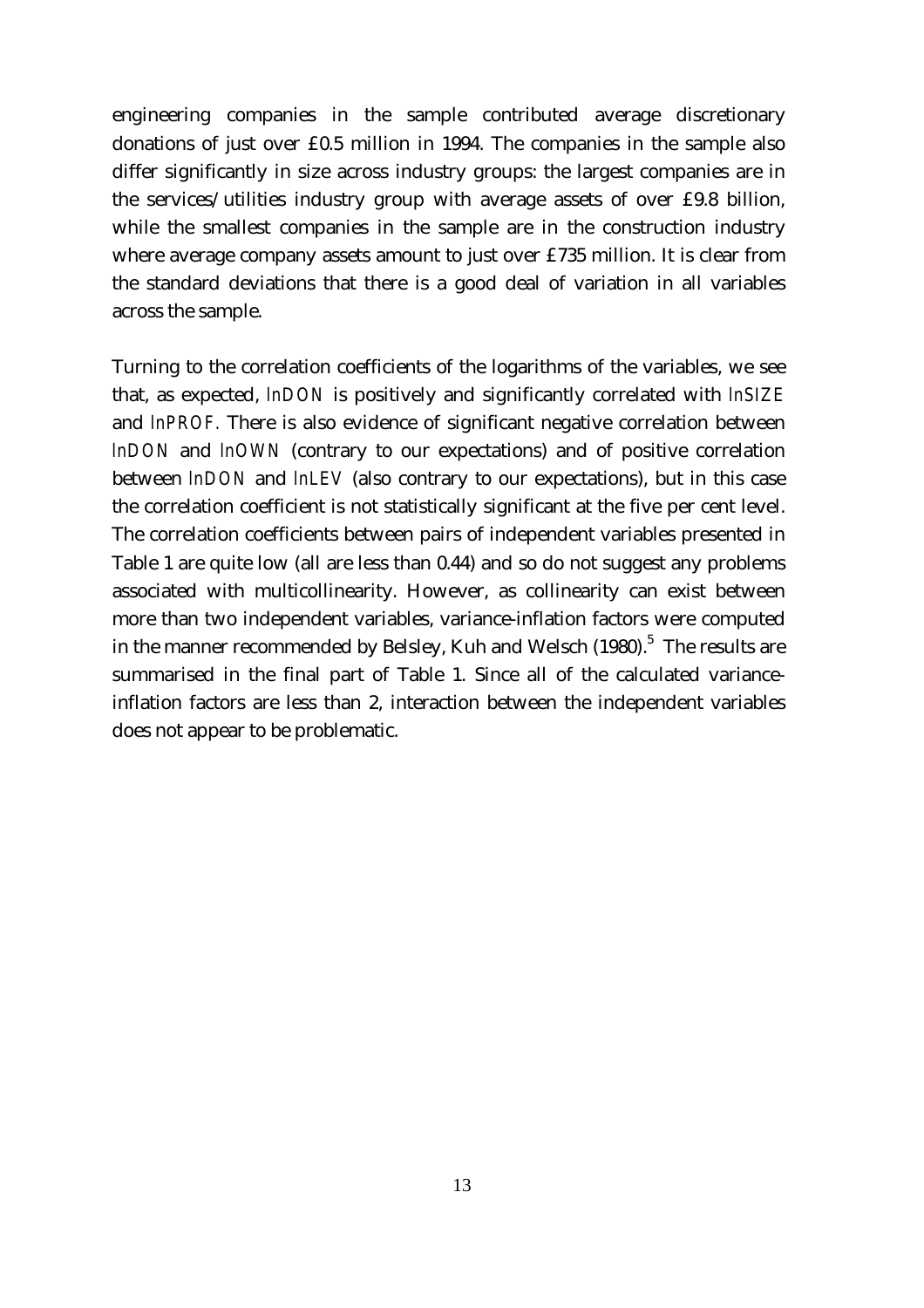## **Table 1 Means, Standard Deviations, Pearson Correlation Coefficients and Variance-Inflation Factors**

**This table shows the means and standard deviations (in parentheses) of the variables used in the study, classified into four industry groups. A Pearson correlation matrix for all the variables in the regression model is also shown, together with variance-inflation factors to test for multicollinearity.**

|    | <b>Means and Standard Deviations</b> |                   |            |             |        |        |                             |
|----|--------------------------------------|-------------------|------------|-------------|--------|--------|-----------------------------|
|    | Industry group                       | <b>DON</b>        | <b>LEV</b> | <b>SIZE</b> |        |        | <b>PROF OWN</b> Sample size |
|    |                                      | (f <sub>m</sub> ) |            | (fb)        |        |        |                             |
| 1. | Construction                         | 0.14              | 0.29       | 0.74        | 0.06   | 0.25   | 8                           |
|    |                                      | (0.22)            | (0.22)     | (1.13)      | (0.06) | (0.26) |                             |
| 2. | Services/Utilities                   | <i>1.40</i>       | 0.18       | 9.81        | 0.16   | 0.23   | 30                          |
|    |                                      | (3.30)            | (0.19)     | (22.8)      | (0.17) | (0.19) |                             |
| 3. | Manufacturing/                       | 0.53              | 0.17       | 2.67        | 0.09   | 0.22   | 42                          |
|    | Engineering                          | (1.31)            | (0.17)     | (6.95)      | (0.09) | (0.15) |                             |
| 4. | <i><b>Other</b></i>                  | 1.51              | 0.26       | 3.41        | 0.14   | 0.26   | 20                          |
|    |                                      | (4.44)            | (0.19)     | (7.00)      | (0.13) | (0.23) |                             |
|    | All industries                       | 0.95              | 0.20       | 4.81        | 0.12   | 0.23   | 100                         |
|    |                                      | (2.82)            | (0.19)     | (13.9)      | (0.13) | (0.19) |                             |

#### *Correlation Coefficient Matrix*

|                 |      |         | lnLEV lnSIZE lnPROF lnOWN |          |
|-----------------|------|---------|---------------------------|----------|
| $ln$ <i>DON</i> | 0.10 | $0.81*$ | $0.36*$                   | $-0.36*$ |
| lnLEV           |      | $0.23*$ | 0.04                      | $-0.24*$ |
| <i>InSIZE</i>   |      |         | $0.28*$                   | $-0.43*$ |
| <i>InPROF</i>   |      |         |                           | 0.16     |

*Variance-Inflation Factors: lnLEV 1.09 lnSIZE 1.35 lnPROF 1.09 lnOWN 1.27*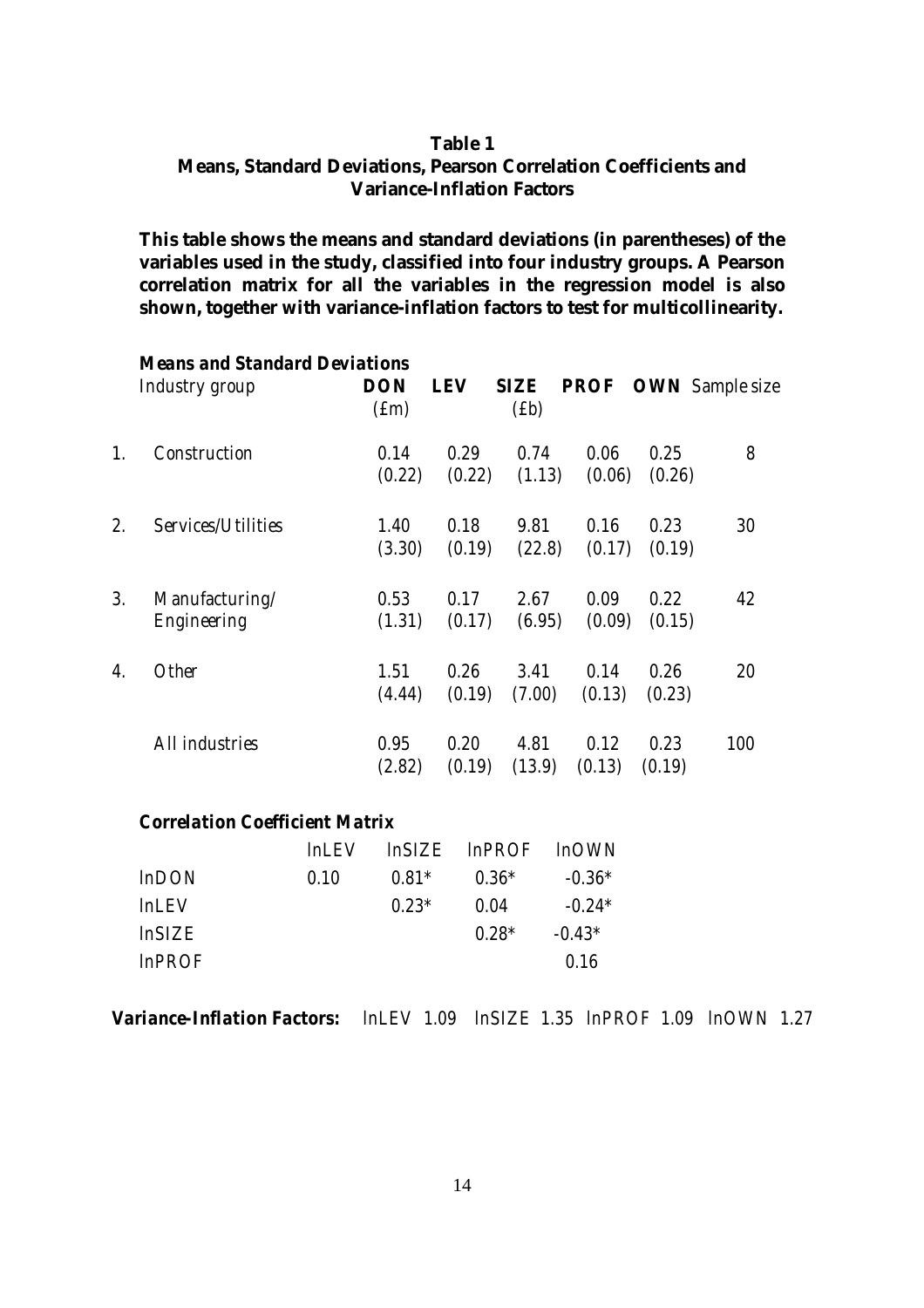### *Regression Results*

The log-linear discretionary donations equation was estimated by ordinary least squares (OLS) and a number of additional diagnostic tests were performed. The parameter estimates and test statistics which resulted from the estimation are summarised in Table 2. The estimate of the coefficient of *lnOWN* had an expected negative sign, but was found to be insignificantly different from zero  $(t = -0.28)$ . It was, therefore, omitted from the equation. It exclusion from the model had only a marginal effect on the magnitude and significance of the other estimates. All of the remaining parameter estimates have expected signs and are statistically significant at the five per cent level in one-tailed tests. The F-statistic of 67.74 enables us to reject the hypothesis that  $b_1 = b_2 = b_3 = 0$ , and the adjusted R-squared value of 0.67 indicates a reasonably good fit, particularly in a model using cross-section data.

## *Hypothesis Tests*

We now consider the implications of the regression results for the four hypotheses proposed above.

*Hypothesis 1:* The estimate of the *lnLEV* coefficient (b<sub>1</sub>) is negative, as expected, and is just statistically significant at the 0.05 level in a one-tailed test. This supports the view, therefore, that lowly leveraged companies make larger discretionary donations than more highly leveraged companies as the low contracting costs associated with low leverage enable companies to satisfy the implicit claims of external contituencies (such as the government and local communities). The parameter estimate of -0.21, which can be interpreted as the elasticity of discretionary donations with respect to leverage, suggests that, *ceteris paribus*, a 10 per cent increase in a company's leverage will lead on average to a 2.1 per cent increase in its discretionary donations. Thus, the regression results provide clear support for Hypothesis 1 and help to confirm the findings of researchers such as Barton *et al* (1988) who argue that corporate social responsibility is linked to a company's capital structure.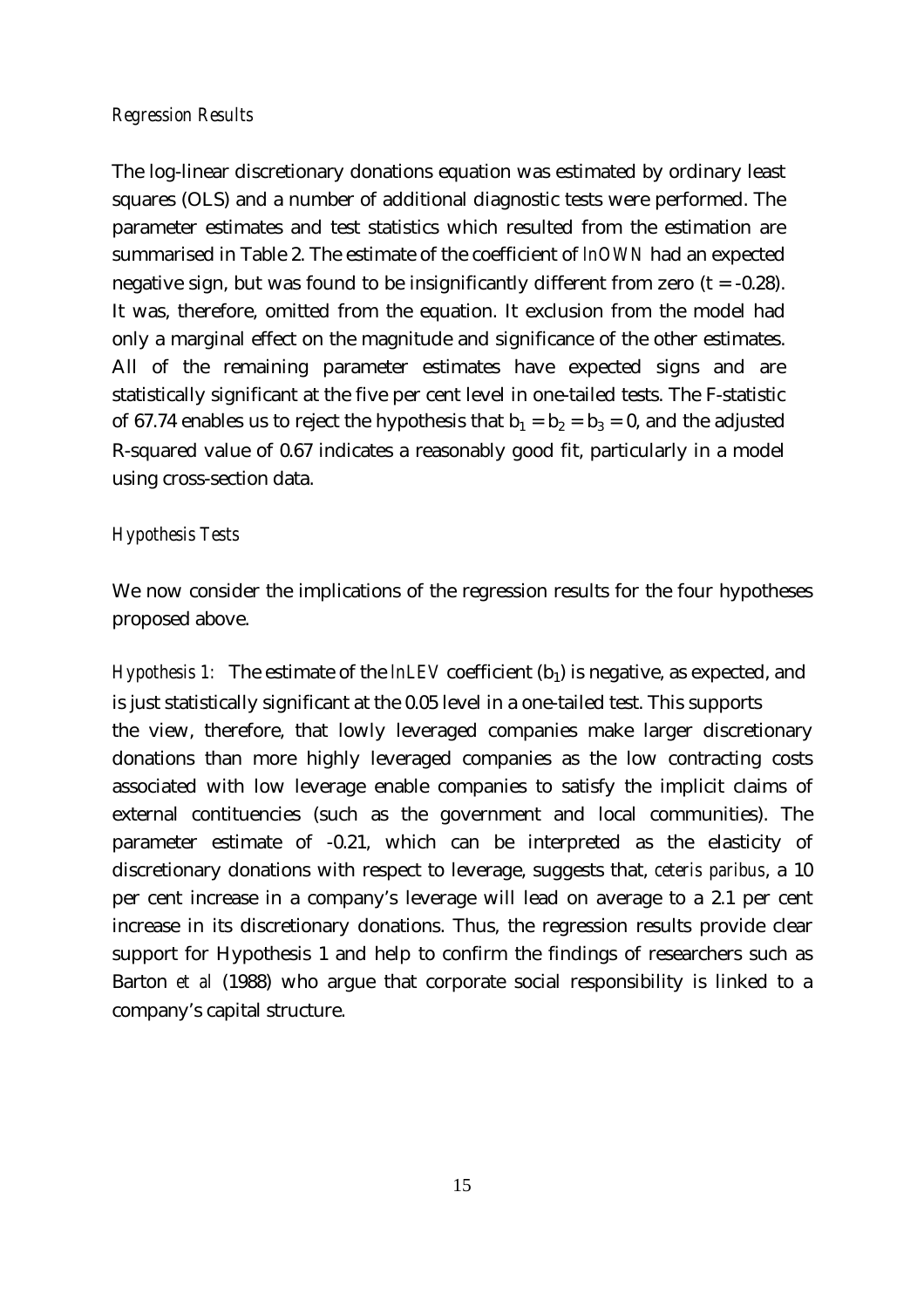#### **Table 2**

## **Parameter Estimates and Test Statistics**

**This table shows the OLS parameter estimates for the discretionary donations equation using data from a sample of 100 UK listed companies in 1994. A selection of diagnostic test statistics is also shown.**

| Parameter <sup>1</sup> | Estimate <sup>2</sup> | t-value |
|------------------------|-----------------------|---------|
| $b_0$                  | $-8.95$ <sup>*</sup>  | 11.25   |
| $\mathbf{b}_1$         | $-0.21$ <sup>*</sup>  | $-1.66$ |
| b <sub>2</sub>         | $1.00^*$              | 12.73   |
| $b_3$                  | $0.28^{*}$            | 2.38    |
| $\rm b_4$              |                       |         |

## *Test Statistics*

| Mean of the dependent variable           |              | $-2.65$ |
|------------------------------------------|--------------|---------|
| Standard deviation of dependent variable |              |         |
| Standard error of the regression         |              | 1.51    |
| <b>F</b> Statistic                       |              | 67.74   |
| White test <sup>3</sup>                  | $c^2 = 3.28$ |         |
| Breusch-Pagan test <sup>4</sup>          | $c^2 = 2.16$ |         |
| <b>Adjusted R-squared</b>                |              | 0.67    |

#### *Notes*

1.  $\mathbf{b}_1$  is the coefficient of *lnLEV*;  $\mathbf{b}_2$  is the coefficient of *lnSIZE*;  $\mathbf{b}_3$  is the coefficient of *lnPROF*; b<sup>4</sup> is the coefficient of *lnOWN*.

2.  $* =$  significantly different from zero at the 0.05 level or better (one-tailed tests).

3. For the White test, the critical value of  $c^2$  at the five per cent level of significance is 31.4. The null hypothesis of homoscedasticity cannot be rejected.

4. For the Breusch-Pagan test, the critical value of  $c^2$  at the five per cent level is 11.1. The null hypothesis of homoscedasticity cannot be rejected.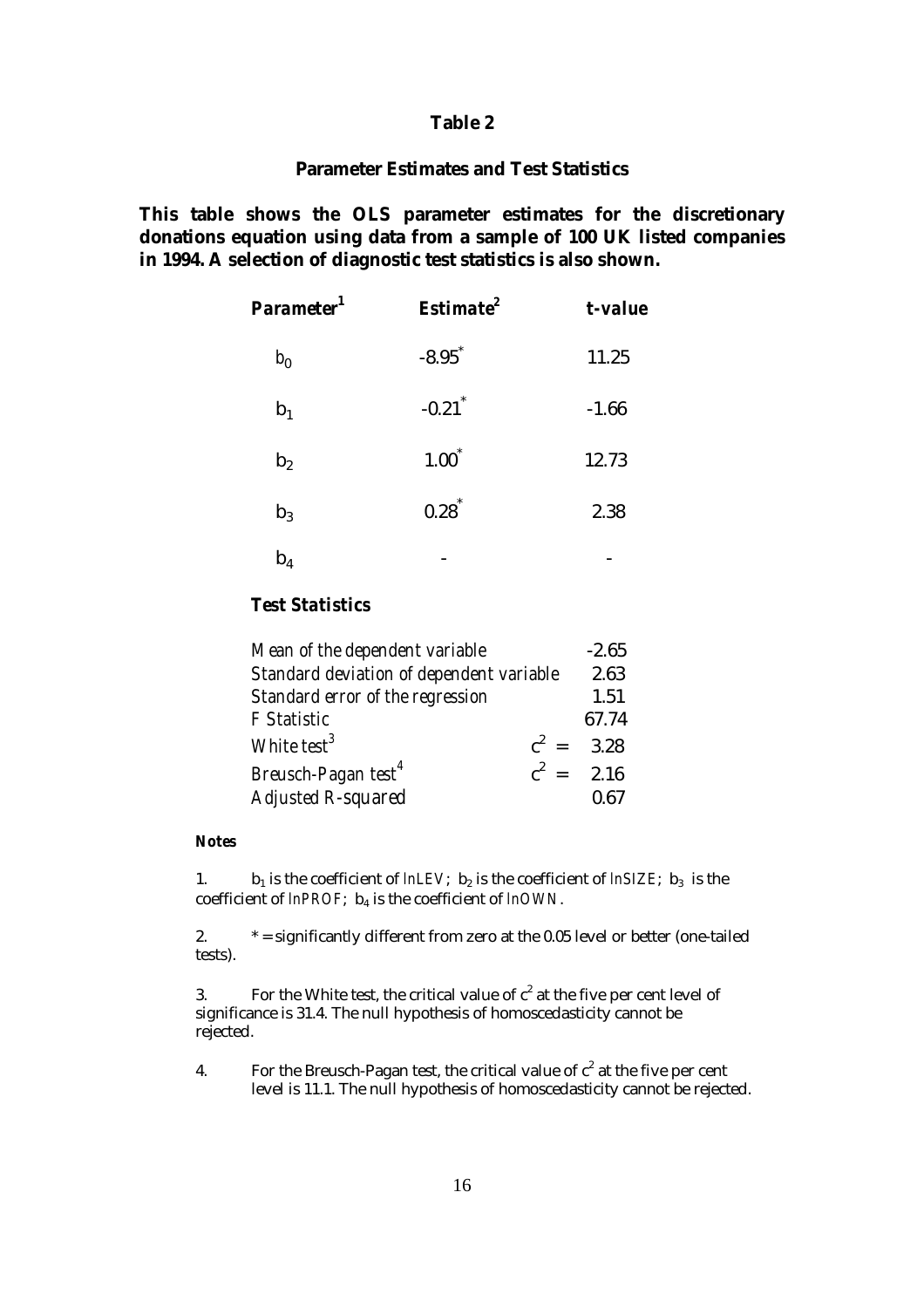The White and Breusch-Pagan test statistics do not allow us to reject the hypothesis of homoscedasticity at the five per cent level of significance.

*Hypothesis 2:* Statistically, the estimate of the coefficient of *lnSIZE* (b<sub>2</sub>) is significantly greater than zero at the 0.001 level or better. The estimate (equal to 1.0), which can be interpreted as the elasticity of discretionary donations with respect to a company's asset size, suggests that, *ceteris paribus,* any given percentage increase in company size will lead on average to an equal percentage increase in discretionary donations. Thus, we have found clear support for Hypothesis 2 (derived from the theoretical work of Roberts, 1992, and Cowen *et al,* 1987), according to which larger companies engage in more socially responsible activities than smaller companies. Interestingly, a parameter estimate of 1.0 implies that the average value of discretionary donations *per pound of assets* is approximately the same for all sizes of companies.

*Hypothesis 3:* Statistically, the estimate of the coefficient of *lnPROF* (b<sup>3</sup> ) is significantly greater than zero at the 0.01 level or better in a one-tailed test. This finding supports the view that more profitable companies are more likely (and more able) to contribute discretionary donations than less profitable companies. The parameter estimate of 0.28 suggests that, *ceteris paribus,* a 10 per cent increase in a company's profitability will lead on average to a 2.8 per cent increase in discretionary donations. Thus, our results support Hypothesis 3 and are consistent with the views of Ullman (1985), McGuire *et al* (1988) and Roberts (1992).

*Hypothesis 4:* The estimate of the coefficient of *lnOWN* (b<sub>4</sub>) was not significantly different from zero at the 0.05 level. This finding does not, therefore, support the view that there is a negative relationship between a company's ownership structure and level of discretionary donations. Thus, the results do not support Hypothesis 4.

## *Sensitivity Tests*

Next, we extended the regression analysis undertaken above to include two sensitivity tests. First, we tested for industry effects. Roberts (1992, p. 605) reports that ". . . industry classifications used in prior research . . . have captured some systematic relation between broad industry characteristics, such as intensity of competition, consumer visibility or regulatory risk, and social responsibility activities". Cowen *et al* (1987, p. 113) share a similar view in stating that ". . . some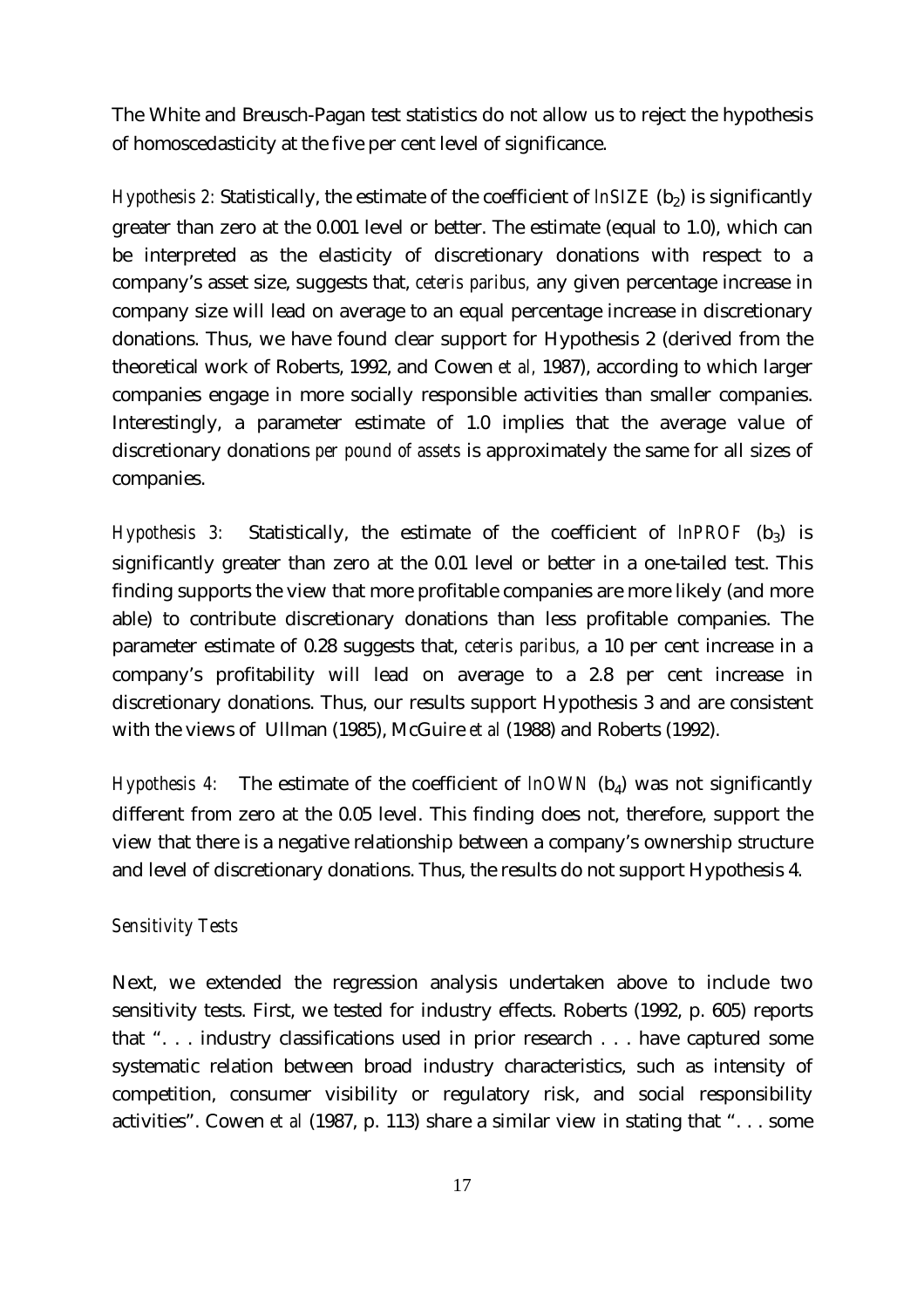industries . . . feel greater government pressures in certain areas of corporate social responsibility and are, therefore, more likely to enhance their image through social reponsibility [activities]. . .". In our test, three dummy variables were included in the discretionary donations equation for the construction, services/utilities and other industry groups (with manufacturing/engineering used as a control group). In the regression, none of the dummy variables had coefficient estimates significantly different from zero ( the t-values were -0.23, -1.24 and -0.87 respectively). Thus, contrary to the expectations of Roberts (1992) and Cowen *et al* (1987), we are able to find no statistically significant industry effects on the corporate decision to contribute discretionary donations.

Second, we examined whether our results were influenced by the nationality of the companies included in the sample. Haley (1991, p. 498) argues that ". . . managers may use contributions to reassure communities. For example, multinational corporations often use community contributions to legitimize subsidiaries in host countries". On this argument, we might expect non-UK owned companies to be larger contributors of discretionary donations than UK-owned companies. To test this, a dummy variable, D, was included in the discretionary donations equation (D  $= 0$  for companies with a non-UK majority ownership, and  $D = 1$  for companies with a UK majority ownership). In the regression, the estimate of the coefficient of D was positive (contrary to our expectations), but was not significantly different from zero at the five per cent level  $(t = 0.26)$ . Thus, we are able to conclude that our results are not sensitive to the nationality of the companies in the sample.

#### **CONCLUSION**

This study tests empirically the determinants of the discretionary donations made by UK companies. Drawing a framework from stakeholder theory, four hypotheses are tested using 1994 cross-sectional data drawn from the full population of companies listed on the LSE. Consistent with our hypotheses, the results suggest that the level of corporate discretionary donations is positively related to company size and profitability and negatively related to leverage. Ownership structure is found to have an insignificant influence, and we also find no evidence of industry effects or of a link between discretionary donations and the nationality of the companies in the sample.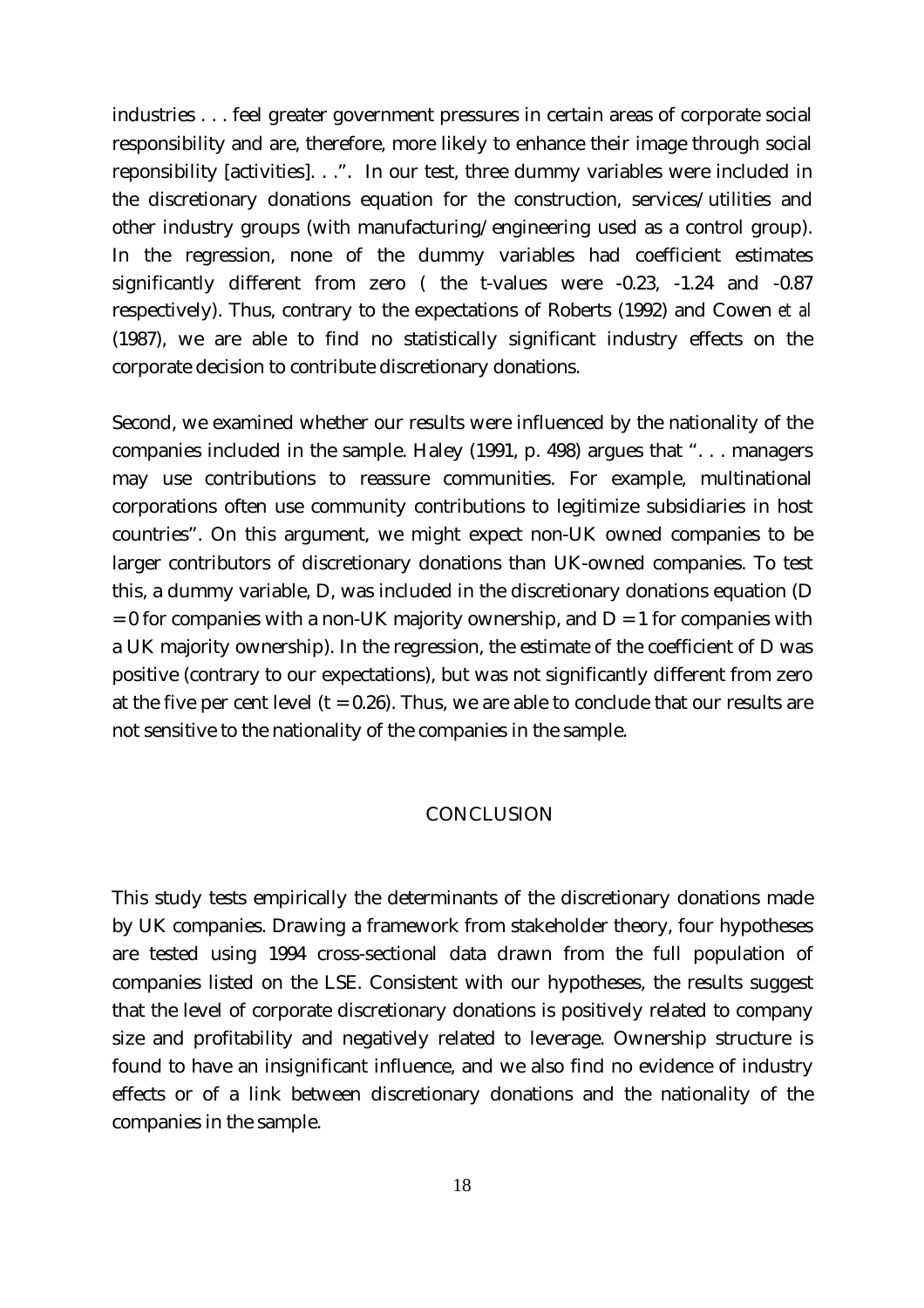In addition to testing the four hypotheses, the estimated model enables us to compare the predicted levels of discretionary donations for different companies. For example, a large, profitable company with low leverage (say, assets of £10 billion, a profit rate of 0.25 and leverage of 0.05) would be predicted to contribute as much as £1.65 million per annum in discretionary donations. On the other hand, a small, unprofitable company with high leverage (say, assets of just £10 million, a profit rate of 0.05 and leverage of 0.5) would be predicted to contribute only £6,500 per annum. These predictions can be compared with the average level of discretionary donations by the companies in the sample of £950,000 per annum.

A possible limitation of the study is that the data used only covers a single accounting period and could therefore reflect time-specific effects such as annual fluctuations in the contributions made to charities and other groups by UK companies. A longitudinal study into the determinants of corporate discretionary donations could yield some interesting comparative results. Despite this shortcoming, we believe that the evidence reported in this study provides insights into the determinants of corporate contributions to social causes and offers at least a starting point for the conduct of some fruitful future research.

### ACKNOWLEDGEMENTS

We are indebted to Chris Cowton, Mahmud Hossain, Yvonne Laing and Harry Papakonstandinou for their assistance with this study. The paper also benefited from the comments of participants of a workshop held in the Department of Accounting and Finance, Sheffield Hallam University. Finally, the usual disclaimer applies.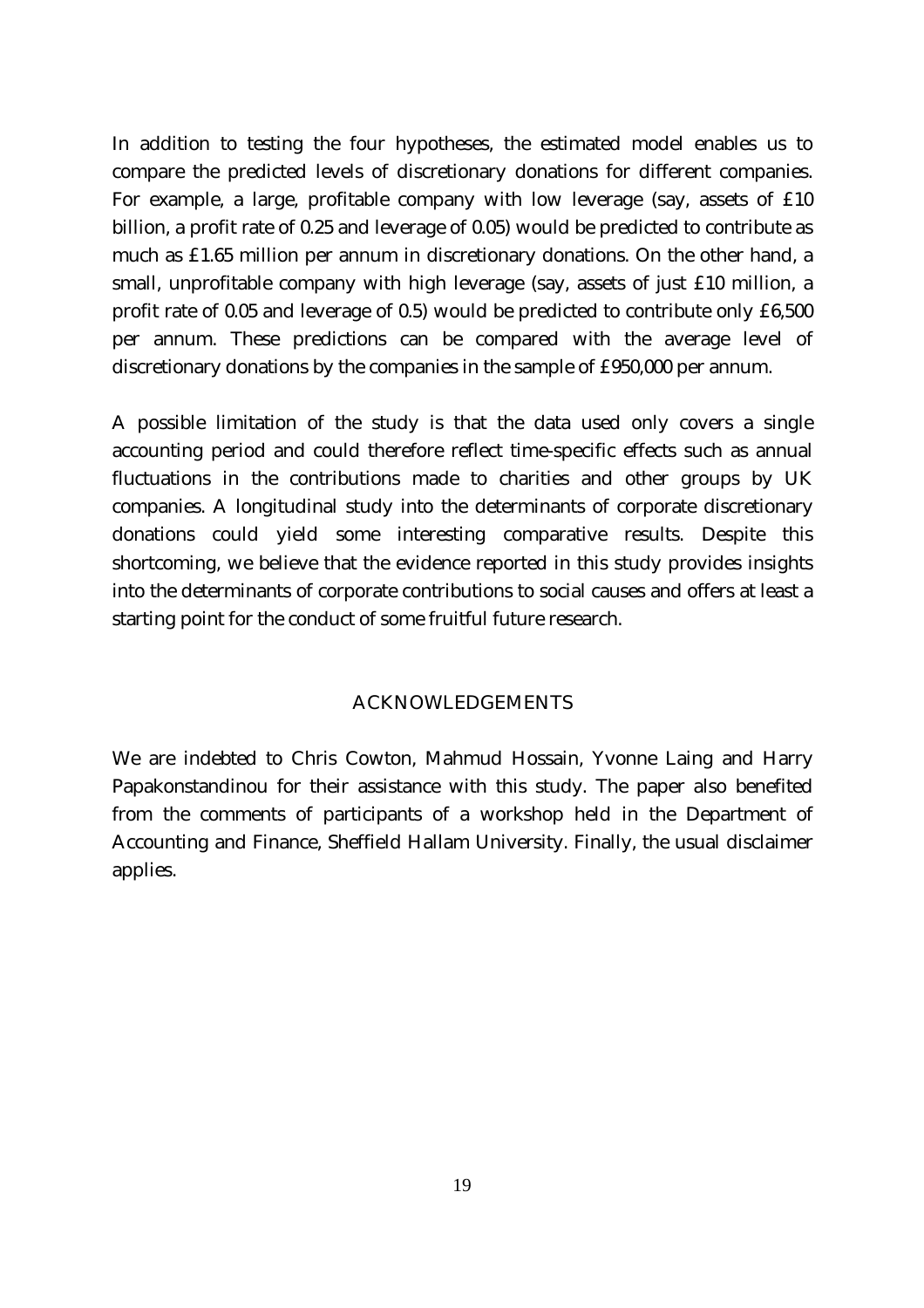## **NOTES**

- 1. Roberts (1992) considers corporate social responsibility to involve activities which identify a company as being concerned with societal issues.
- 2. However, in absolute terms the annual amount donated by UK companies is only about one-tenth of the figure contributed by US companies. For example, Haley (1991) reports that US corporations contribute over \$6.5 billion per annum to charities and community projects.
- 3. Unfortunately, time and lack of research funds prevented time-series data from being obtained. Therefore, the possibility that our results may be influenced by time-specific events (*e.g.* short-term fluctuations in corporate donations due to economic recession) is acknowledged to be an inherent limitation of the study. In addition, published reports had to be used as the collection of data on corporate donations from Datastream proved to be problematic.
- 4. Section 211 of the UK *Companies Act 1985* requires companies to maintain a register of shareholdings in excess of 3 per cent of the total number of shares in issue. As a result, UK listed companies routinely disclose details of their major shareholdings in the directors' report.
- 5. The variance inflation factor is computed as  $1/(1 R^2)$ , where  $R^2$  is derived from the regression of each independent variable on all the other explanatory variables.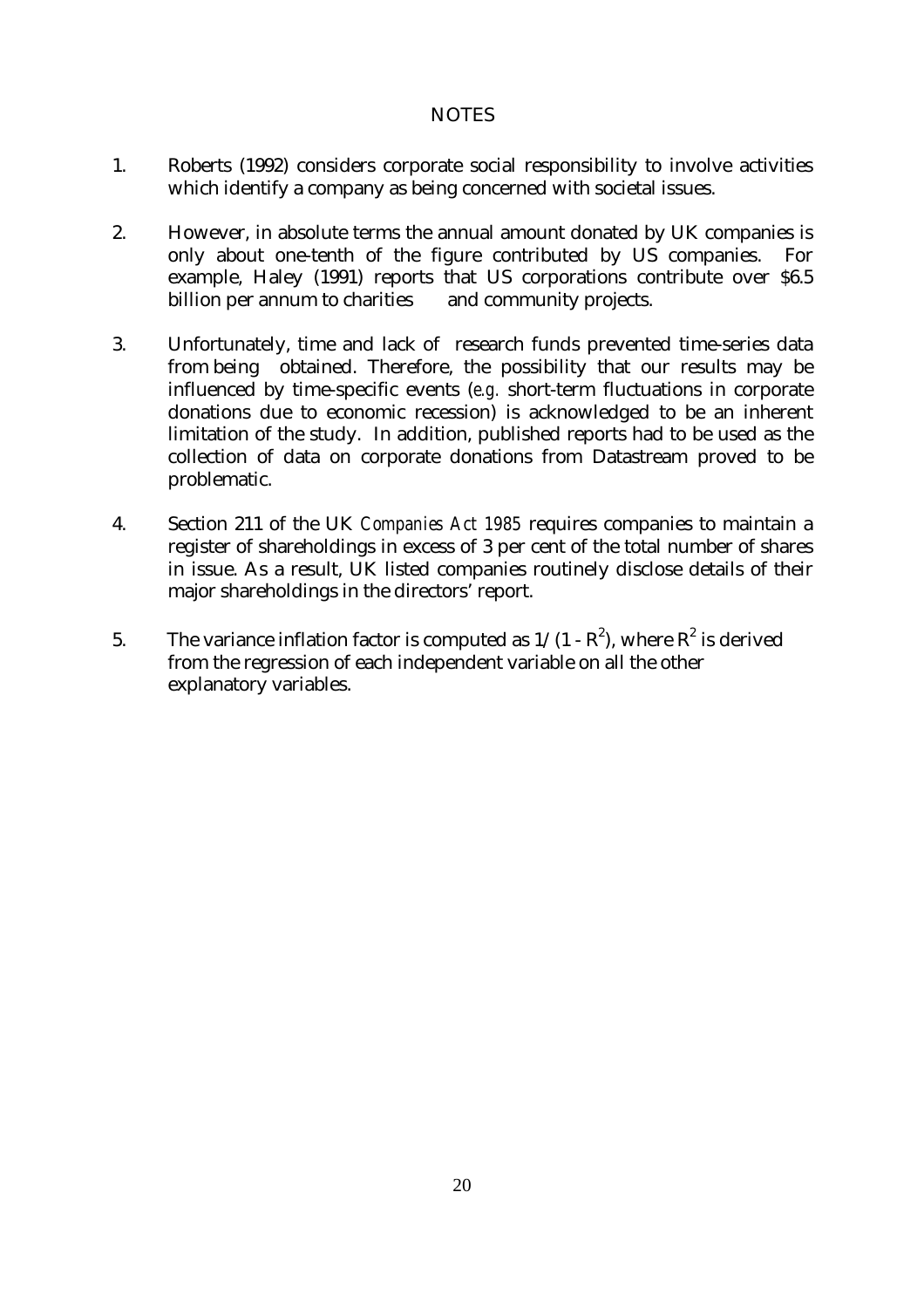#### **REFERENCES**

ALEXANDER, G.J. and BUCHHOLZ, R.A. (1978). 'Corporate social responsibility and stock market performance.' *Academy of Management Journal*, **22**, 3, 479-486.

ANDERSON, J.W. (1986). 'Social responsibility and the corporation.' *Business Horizons*, **29**, 4, 22-27.

BALL, R. And FOSTER, G. (1982). 'Corporate financial reporting: A methodological review of empirical research.' *Journal of Accounting Research*, **20**, Supplement, 161-234.

BARTON, S.L., HILL, N.C. and SUNDARAM, S. (1989). 'An empirical test of stakeholder theory predictions of capital structure.' *Financial Management*, **18**, 1, 36-44.

BELKAOUI, A. and KARPIK, P.G. (1988). 'Determinants of the corporate decision to disclose social information.' *Accounting, Auditing and Accountability Journal*, **2**, 1, 36-51.

BELSLEY, R.G., KUH, E. and WELSCH, R.E. (1980). *Regression Diagnostics: Identifying Influential Data and Sources of Collinearity*. New York: John Wiley.

BOOTH, J.R. (1992). 'Contract costs, bank loans, and the cross-monitoring hypothesis.' *Journal of Financial Economics*, **31**, 1, 25-41.

CASSON, D. (1993). *The Major Companies Guide: The Charitable and Community Support of the UK's 400 Leading Corporate Donors*. Norwich: Directory of Social Change.

COCHRAN, P.L. and WOOD, R.A. (1984). 'Corporate social responsibility and financial performance.' *Academy of Management Journal*, **27**, 1, 42-56.

CORNELL, B. And SHAPIRO, A. C. (1987). 'Corporate stakeholders and corporate finance.' *Financial Management*, **16**, 1, 5-14.

COWEN, S.S., FERRERI, L.B. and PARKER, L.D. (1987). 'The impact of corporate characteristics on social responsibility disclosure: A typology and frequency-based analysis.' *Accounting, Organizations and Society*, **12**, 2, 111-122.

COWTON, C.J. (1986). *A study of the disclosure of charitable donations by companies in the United Kingdom,* London: Institute of Chartered Accountants in England and Wales.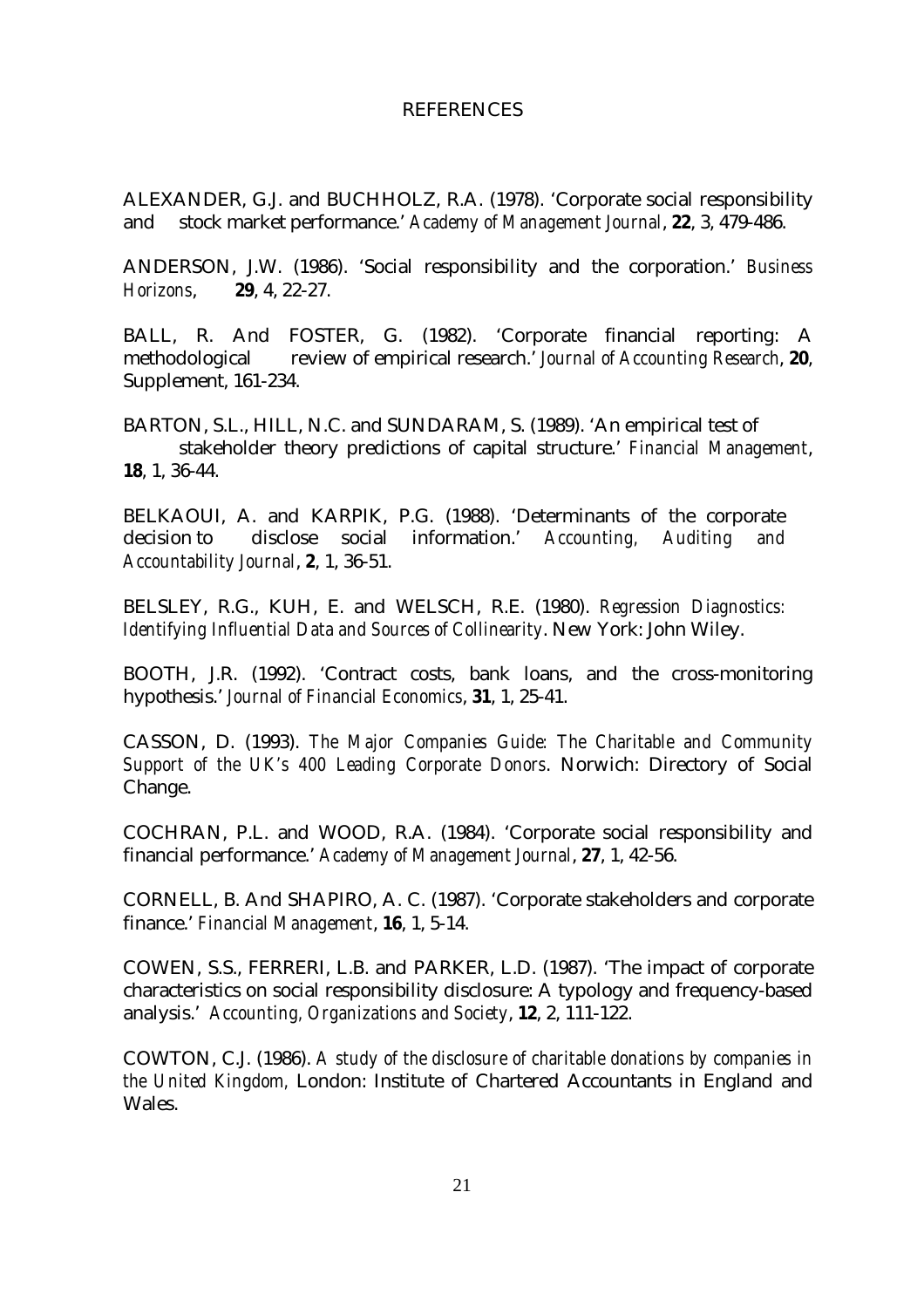COWTON, C.J. (1987). 'Corporate philanthropy in the United Kingdom', *Journal of Business Ethics,* **6,** 7, 553-558.

COWTON, C.J. (1989). 'The development of legal disclosure requirements: The case of charitable donations.' *Accounting and Business Research*, **20**, 77, 25-30.

FISHER, J. (1994). 'Political donations to the Conservative Party'. *Parliamentary Affairs: A Journal of Comparative Politics*, **47**, 1, 61-72.

FREEMAN, R.E. (1984). *Strategic Management. A Stakeholder Approach*. Marshfield, Mass: Pittman.

GROSSMAN, S. and HART, O. (1980). 'Takeover bids, the free rider problem, and the theory of the corporation.' *Bell Journal of Economics*, **11**, 1, 42-64.

HART, O. (1993). 'An economist's view of fiduciary duty.' LSE Financial Markets Group Discussion Paper No. 157, London School of Economics, London, UK.

HALEY, U.C.V. (1991). 'Corporate contributions as managerial masques: Reframing corporate contributions as strategies to influence society.' *Journal of Management Studies*, **28**, 5, 485-509.

HILL, C.W.L. and JONES, T.M. (1992). 'Stakeholder-agency theory.' *Journal of Management Studies*, **29**, 2, 131-154.

McGUIRE, J.B, SUNDGREN, A. and SCHNEEWEIS, T. (1988). 'Corporate social responsibility and firm financial performance'. *Academy of Management Journal*, **31**, 4, 854-872.

MESCON, T.S. and TILSON, D.J. (1987). 'Corporate philanthropy: A strategic approach to the bottom-line.' *California Management Review*, **29**, 2, 49-61.

MOORE, G. (1995). 'Corporate community involvement in the UK - investment or atonement? *Business Ethics: A European Review*, **4**, 3, 171-178.

NAVARRO, P. (1988). 'Why do corporations give to charity?' *Journal of Business*, **61**, 1, 65-93.

PINTO-DUSCHINSKY, M. (1985). 'Trends in British political funding 1979-1983.' *Parliamentary Affairs: A Journal of Comparative Politics*, **38**, 3, 328-347.

ROBERTS, R.W. (1992). 'Determinants of corporate social responsibility disclosure: An application of stakeholder theory.' *Accounting, Organizations and Society*, **17**, 6, 595-612.